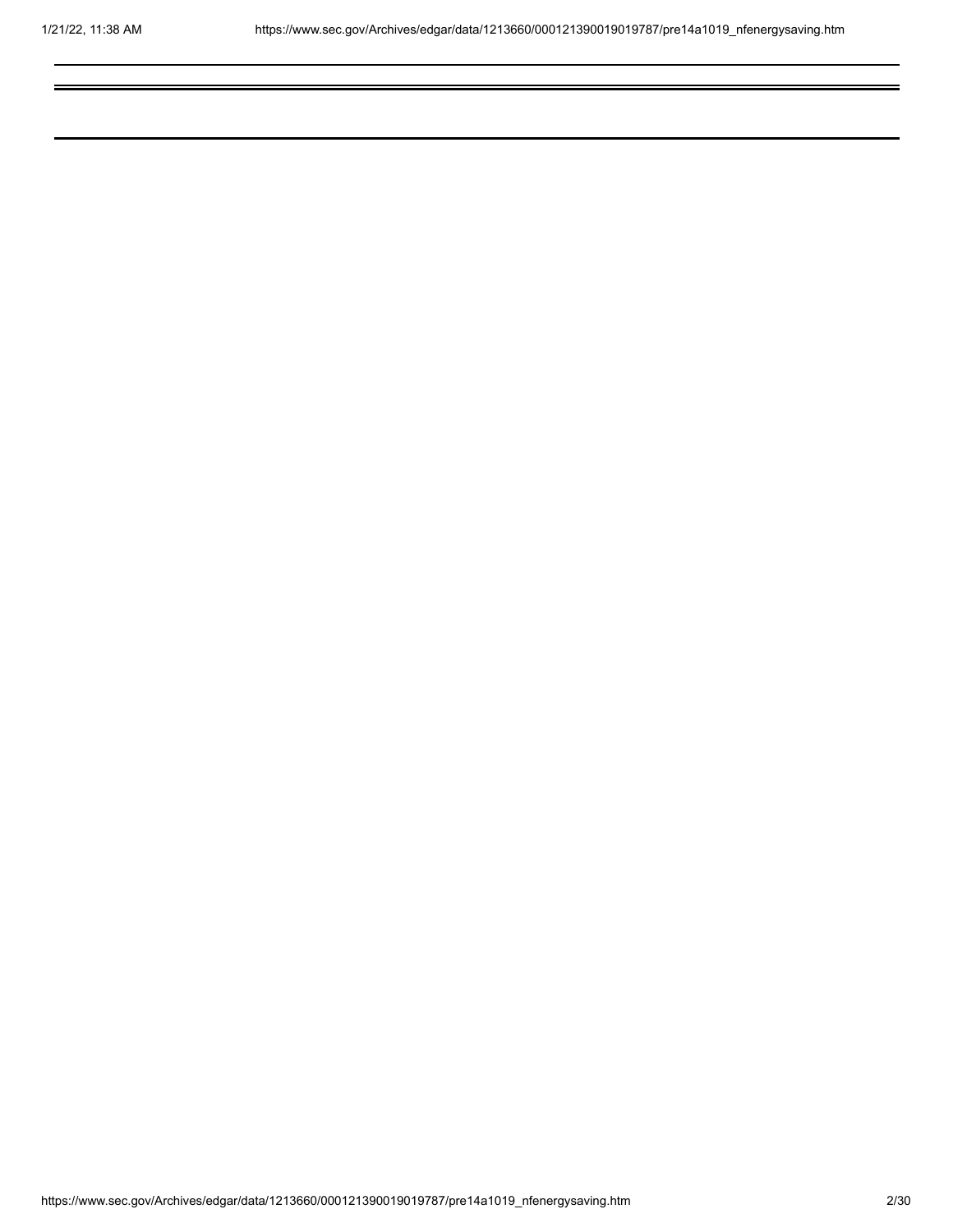# **PRELIMINARY PROXY STATEMENT – SUBJECT TO COMPLETION**

# **NF ENERGY SAVING CORPORATION**

#### **NOTICE OF ANNUAL MEETING OF STOCKHOLDERS TO BE HELD NOVEMBER [ ], 2019**

To Our Stockholders:

You are invited to attend the Annual Meeting of Stockholders ("Annual Meeting") of NF Energy Saving Corporation (the "Company") on November [ ], 2019 at 9:00 a.m.(local time) at Hilton Dalian at Dalian City Center, 5<sup>th</sup> Floor Conference Room, No.1 Gangpu Road, Zhongshan District, Dalian, Liaoning Province, P. R. China, for the following purposes:

- 1. To elect seven nominees named in the accompanying proxy statement to serve as directors of the Company until the next annual meeting of stockholders and until their respective successors have been duly elected and qualified;
- 2. To approve an amendment to the Company's Certificate of Incorporation to change the name of the Company to BOQI International Medical Inc.;
- 3. To approve, on an advisory basis, the compensation of the Company's executive officers named in the accompanying proxy statement;
- 4. To indicate, on an advisory basis, whether future votes to approve executive compensation should occur every one, two, or three years;
- 5. To ratify the appointment of HHC, LLP as the Company's independent registered public accounting firm for the year ending December 31, 2019; and
- 6 To transact such other business as may properly be brought before the Annual Meeting and any adjournment or postponement thereof.

Stockholders of record at the close of business on October [ ], 2019 shall be entitled to notice of and to vote at the Annual Meeting and any adjournments or postponements thereof. A stockholder list will be available at our corporate offices beginning October [ 2019 during normal business hours for examination by any stockholder registered on our stock ledger as of the record date for any purpose germane to the Annual Meeting.

# Your vote is important. Please submit a proxy as soon as possible so that your shares can be voted at the Annual Meeting.

# **By Order of the Board of Directors**

Chief Executive Officer and President *Tiewei Song*

Liaoning Province, China October [ ], 2019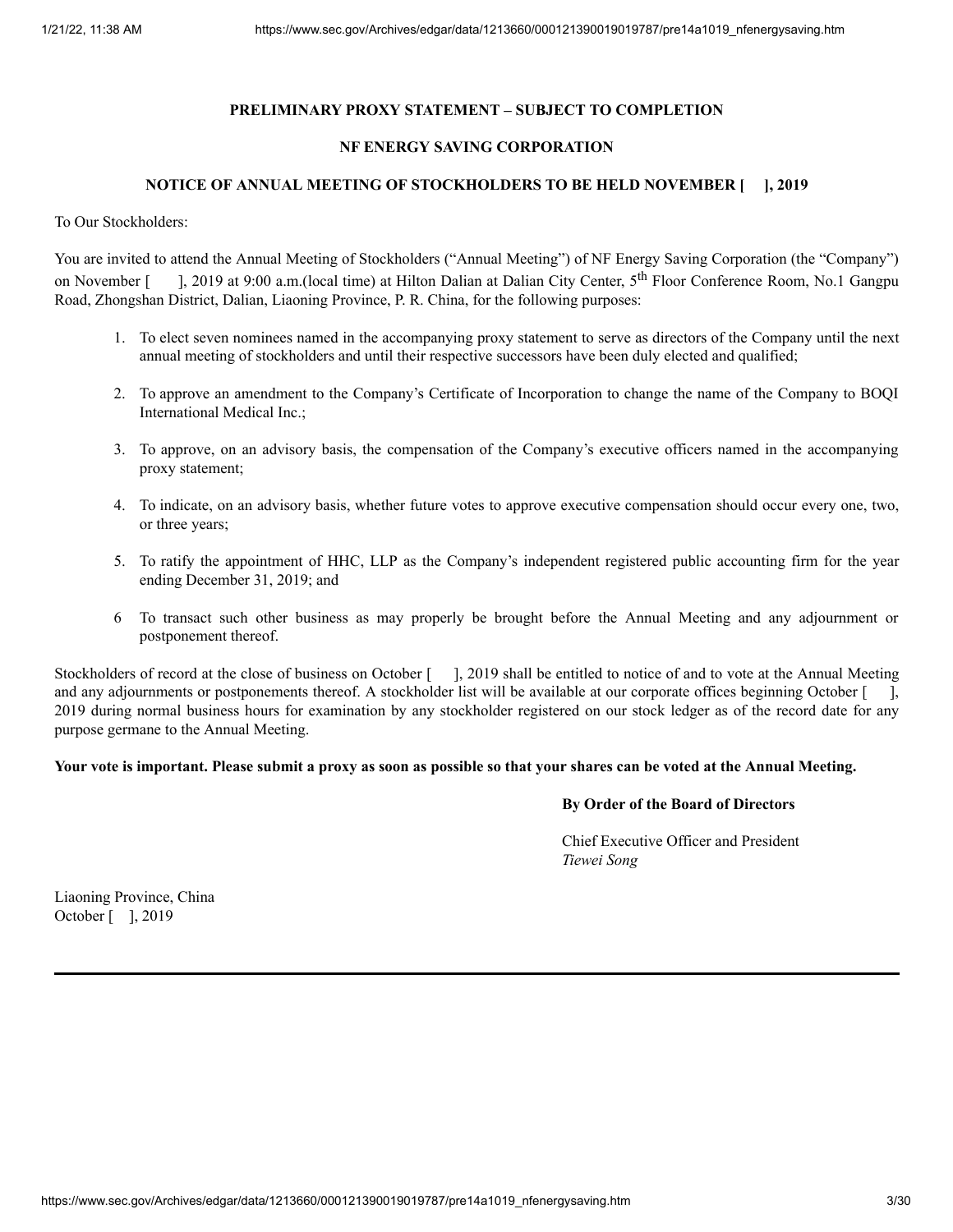# **YOUR VOTE IS IMPORTANT**

**THIS PROXY STATEMENT IS FURNISHED IN CONNECTION WITH THE SOLICITATION OF PROXIES BY THE COMPANY, ON BEHALF OF THE BOARD OF DIRECTORS, FOR THE 2019 ANNUAL MEETING OF STOCKHOLDERS. THE PROXY STATEMENT AND THE RELATED PROXY CARD ARE BEING DISTRIBUTED ON OR ABOUT OCTOBER [ ], 2019. YOU CAN VOTE YOUR SHARES USING ONE OF THE FOLLOWING METHODS:**

- **● COMPLETE AND RETURN A WRITTEN PROXY CARD; OR**
- **ATTEND THE COMPANY'S 2019 ANNUAL MEETING OF STOCKHOLDERS AND VOTE**

**ALL STOCKHOLDERS ARE CORDIALLY INVITED TO ATTEND THE MEETING. HOWEVER, TO ENSURE YOUR REPRESENTATION AT THE MEETING, YOU ARE URGED TO MARK, SIGN, DATE AND RETURN THE ENCLOSED PROXY CARD AS PROMPTLY AS POSSIBLE IN THE POSTAGE-PREPAID ENVELOPE ENCLOSED FOR THAT PURPOSE. ANY STOCKHOLDER ATTENDING THE MEETING MAY VOTE IN PERSON EVEN IF HE OR SHE HAS RETURNED A PROXY CARD.**

**IMPORTANT NOTICE REGARDING THE AVAILABILITY OF PROXY MATERIALS FOR THE STOCKHOLDERS MEETING TO BE HELD ON NOVEMBER [ ], 2019 — THE PROXY STATEMENT AND THE 2018 ANNUAL REPORT TO STOCKHOLDERS ARE AVAILABLE AT** *HTTP: WWW.BIMIHC.COM*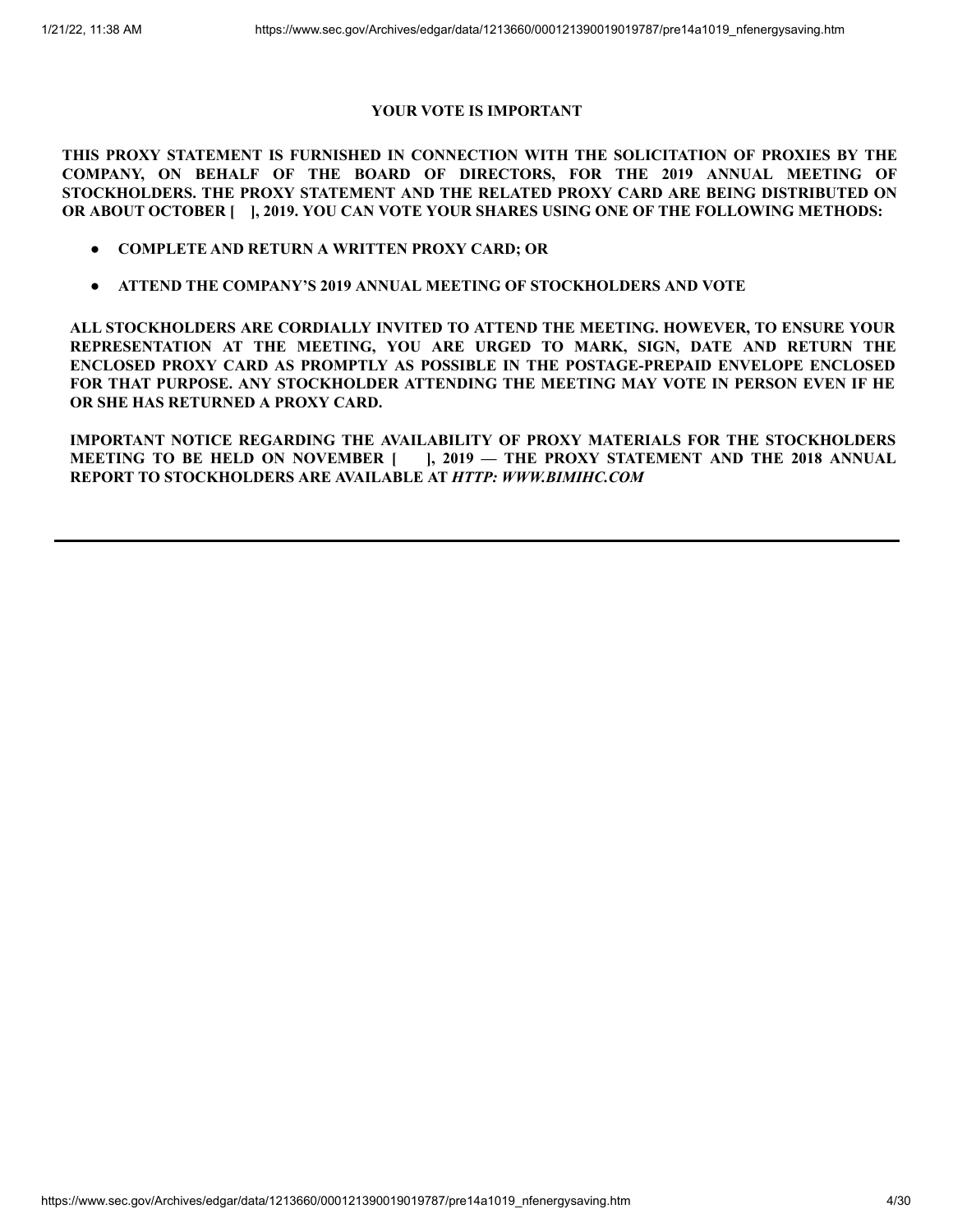# **TABLE OF CONTENTS**

| <b>GENERAL INFORMATION</b>                                                          |    |
|-------------------------------------------------------------------------------------|----|
| PROPOSAL ONE-ELECTION OF DIRECTORS                                                  | h  |
| <b>CORPORATE GOVERNANCE</b>                                                         | 8  |
| <b>EXECUTIVE COMPENSATION</b>                                                       | 11 |
| SECURITY OWNERSHIP OF CERTAIN BENEFICIAL OWNERS AND MANAGEMENT                      | 12 |
| <b>SECTION 16(A) BENEFICIAL OWNERSHIP REPORTING COMPLIANCE</b>                      | 13 |
| PROPOSAL TWO—APPROVAL OF AMENDMENT TO CERTIFICATE OF INCORPORATION TO CHANGE THE    |    |
| <b>COMPANY'S NAME</b>                                                               | 14 |
| <b>PROPOSAL THREE—ADVISORY VOTE ON EXECUTIVE COMPENSATION</b>                       | 15 |
| PROPOSAL FOUR—ADVISORY VOTE ON THE FREQUENCY OF FUTURE ADVISORY VOTES ON EXECUTIVE  |    |
| <b>COMPENSATION</b>                                                                 | 16 |
| PROPOSAL FIVE—RATIFICATION OF SELECTION OF INDEPENDENT REGISTERED PUBLIC ACCOUNTING |    |
| <b>FIRM</b>                                                                         | 17 |
| <b>ADDITIONAL INFORMATION</b>                                                       | 18 |
|                                                                                     |    |
|                                                                                     |    |

i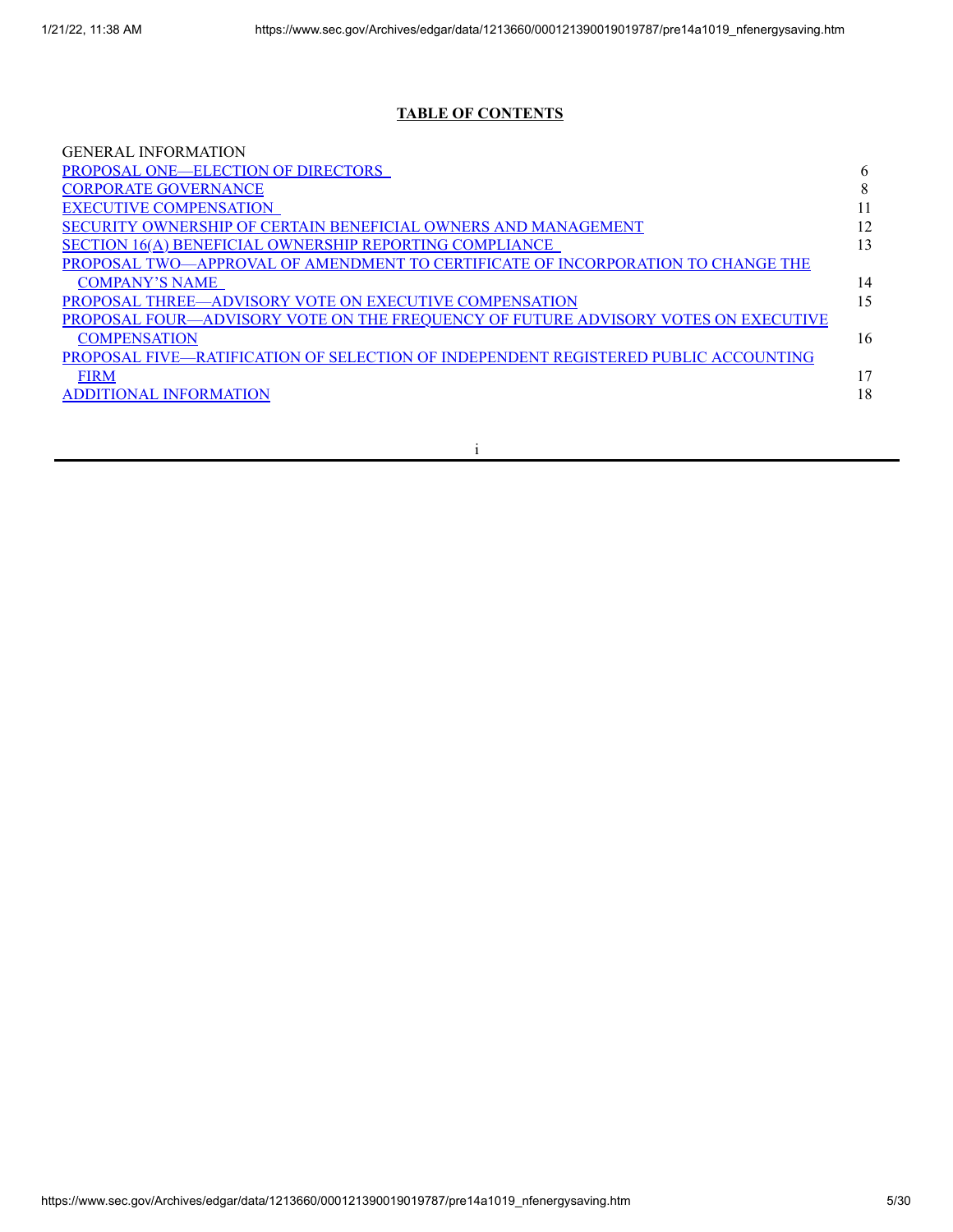# **NF ENERGY SAVING CORPORATION**

# **PROXY STATEMENT FOR THE ANNUAL MEETING OF STOCKHOLDERS TO BE HELD ON NOVEMBER [ ], 2019**

# **QUESTIONS AND ANSWERS ABOUT THE PROXY MATERIALS AND THE ANNUAL MEETING**

# **Q: Why am I receiving these materials?**

**A:** We are providing these proxy materials to you in connection with the solicitation of proxies by the Board of Directors (the "Board") for our 2019 Annual Meeting of Stockholders, which will take place on November [ ], 2019. As a stockholder of record, you are invited to attend the Annual Meeting and are entitled and requested to vote on the items of business described in this proxy statement. This proxy statement and accompanying proxy card (or voting instruction card) are being sent on or about October  $\lceil 1, 2019 \rceil$  to all stockholders entitled to vote at the Annual Meeting.

#### **Q: When and where will the Annual Meeting be held?**

**A**: The Annual Meeting will be held on November [ ], 2019 at 9:00 a.m.local time, at Hilton Dalian at Dalian City Center, 5th Floor Conference Room, No.1 Gangpu Road, Zhongshan District, Dalian, Liaoning Province, P. R. China.

#### **Q: How do I attend the Annual Meeting?**

- **A:** Only stockholders of record on the record date of October [ ], 2019 (the "Record Date") are entitled to notice of, and to attend or vote at, the Annual Meeting. If you plan to attend the meeting in person, please bring the following:
	- Photo identification.
	- Acceptable proof of ownership if your shares are held in "street name."

*Street name* means your shares are held of record by brokers, banks, or other institutions. See below for additional information.

*Acceptable proof of ownership* is either (a) a letter from your broker confirming that you beneficially owned shares of our common stock on the Record Date or (b) an account statement showing that you beneficially owned shares of our common stock on the Record Date. If your shares are held in street name, you may attend the meeting with proof of ownership, but you may not vote your shares in person at the Annual Meeting unless you have obtained a "legal proxy" or other evidence from your broker giving you the right to vote your shares at the Annual Meeting.

# **Q: What information is contained in this proxy statement?**

**A:** This proxy statement contains information regarding our corporate governance practices, the Board of Directors, our named executive officers, the compensation of our directors and named executive officers, the proposals to be voted on at the Annual Meeting and certain other required information.

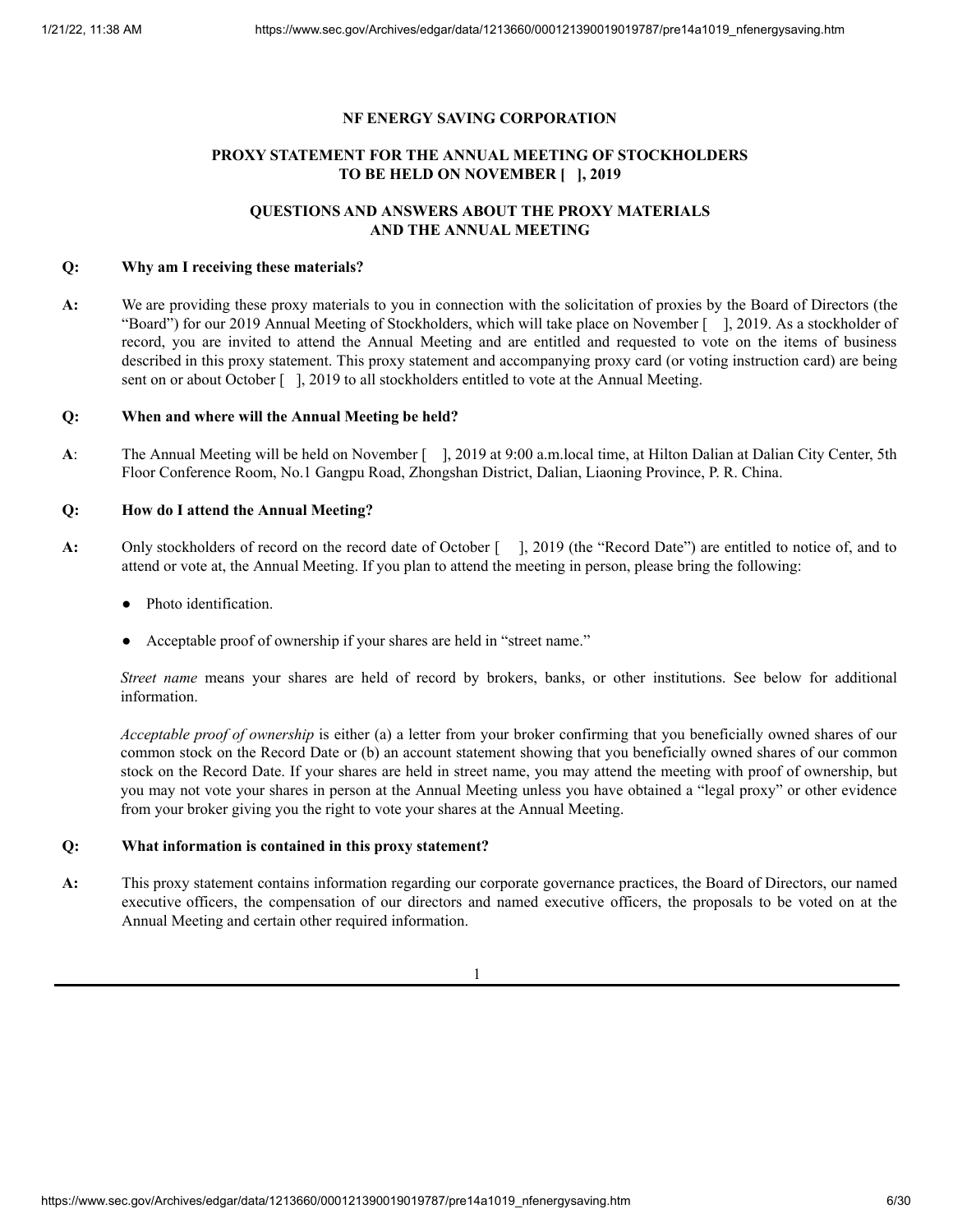# Q: How may I obtain the Company's Annual Report on Form 10-K for the year ended December 31, 2018?

**A:** We have enclosed with this proxy statement a copy of our Annual Report on Form 10-K for the fiscal year ended December 31, 2018, as amended. Our Annual Report on Form 10-K can also be accessed through our website. We filed our Annual Report on Form 10-K for the fiscal year ended December 31, 2018 with the Securities and Exchange Commission ("SEC") on August 30, 2019, and we subsequently filed an amendment to such report on Form 10-K/A on September 6, 2019. We sometimes collectively refer to our Annual Report on Form 10-K for the fiscal year ended December 31, 2018, as amended, as our 2018 Annual Report.

#### **Q: What items of business will be voted on at the Annual Meeting?**

- **A:** The items of business scheduled to be voted on at the Annual Meeting are:
	- 1. To elect the five nominees named in this proxy statement to serve as directors of the Company until the next annual meeting of stockholders and until their respective successors have been duly elected and qualified;
	- 2. To approve an amendment to the Company's Certificate of Incorporation to change the name of the Company to BOQI International Medical Inc.;
	- 3. To approve, on an advisory basis, the compensation of the Company's executive officers named in this proxy statement;
	- 4. To indicate, on an advisory basis, whether future votes to approve executive compensation should occur every one, two, or three years;
	- 5. To ratify the appointment of HHC, LLP as the Company's independent registered public accounting firm for the year ending December 31, 2019; and
	- 6. To transact such other business as may properly be brought before the Annual Meeting and any adjournment or postponement thereof.

#### **Q: How many votes must the nominees for director have to be elected?**

**A:** In order for a director to be elected at a meeting at which a quorum is present, the director must receive the affirmative vote of a plurality of the shares voted. There is no cumulative voting for our directors or otherwise.

#### **Q: What are the voting requirements to approve the other proposals?**

**A:** The affirmative vote of a majority of the shares cast in person or represented by proxy at the Annual Meeting and entitled to vote on the matter is required to approve each of the voting proposals in this proxy statement, other than Proposals One, Two and Four. With respect to Proposal One, the seven director nominees receiving the highest number of affirmative votes will be elected. With respect to Proposal Two, the affirmative vote of a majority of shares outstanding is required to approve the proposal. With respect to Proposal Five, the choice of frequency that receives the greatest number of votes is considered the preference of our stockholders.

# **Q: How does the Board recommend that I vote?**

**A:** The Board recommends that you vote your shares "FOR" all seven of the director nominees; "FOR" the approval of the amendment to the Company's Amended and Restated Certificate of Incorporation to change the name of the Company to BOQI International Medical Inc; "FOR" the approval, on an advisory basis, of the compensation of the executive officers named in this proxy statement; "FOR", on an advisory basis, the "ONE YEAR" frequency of advisory votes to approve executive compensation; and "FOR" the ratification of the appointment of HHC, LLP as our independent registered public accounting firm.

If you return a properly completed proxy card, or vote your shares by telephone or Internet, your shares of common stock will be voted on your behalf as you direct. If not otherwise specified, the shares of common stock represented by the proxies will be voted in accordance with the Board's recommendations.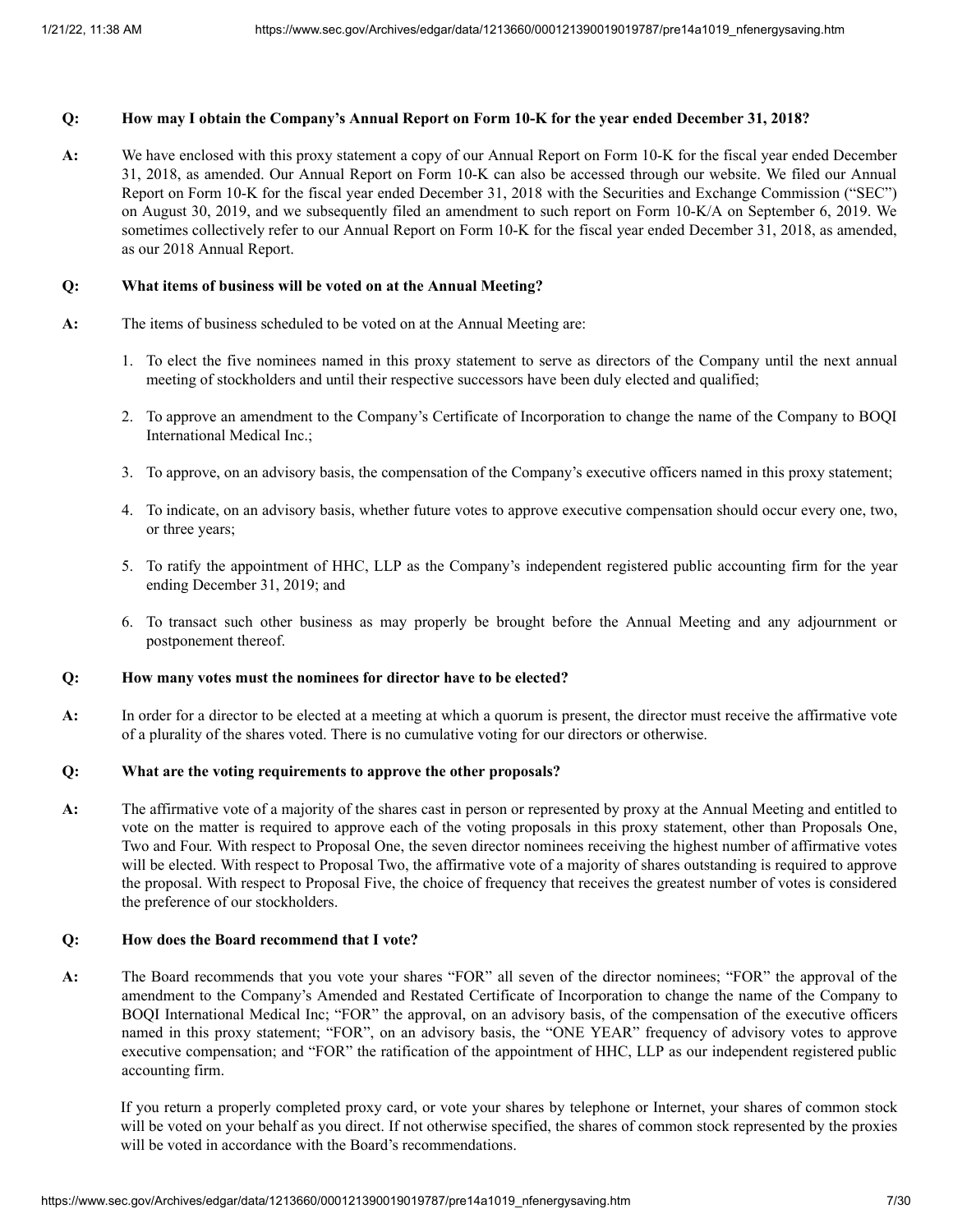2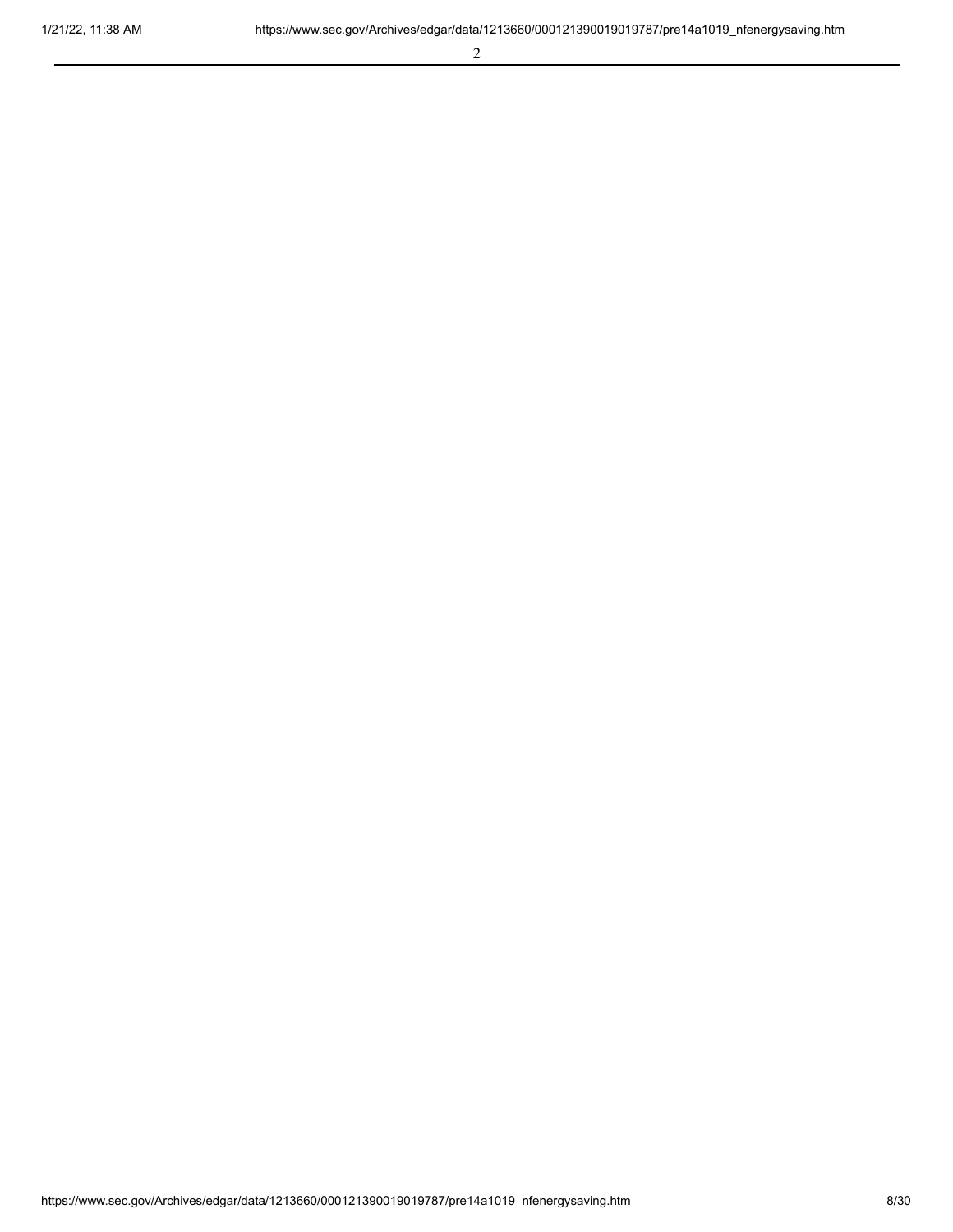### **Q: What shares may I vote?**

**A:** Each share of our common stock \$0.001 par value issued and outstanding as of the close of business on the Record Date is entitled to one vote on each of the matters to be voted upon at the Annual Meeting.

You may vote all shares owned by you as of the Record Date, including (a) shares held directly in your name as the stockholder of record and (b) shares held for you as the beneficial owner through a broker, trustee or other nominee. We had 8,073,289 shares of common stock issued and outstanding on the Record Date.

# Q: What is the difference between being a stockholder of record and being the beneficial owner of shares held in street **name?**

**A:** A stockholder of record owns shares which are registered in his or her own name. A beneficial owner owns shares which are held in street name through a third party, such as a broker. As summarized below, there are some distinctions between a stockholder of record and beneficial owner.

#### **Stockholder of Record**

You are the stockholder of record of any of your shares registered directly in your name with our transfer agent, Corporate Stock Transfer, Inc. With respect to such shares, these proxy materials are being sent to you by the Company. As the stockholder of record, you have the right to grant your voting proxy directly to our designee, Mr. Bi, the Company's Chairman of the Board, or to any other person you wish to designate, or to vote in person at the Annual Meeting. We have enclosed a proxy card for you to grant your voting proxy to Mr. Bi.

#### **Shares Beneficially Held in Street Name**

You are the beneficial owner of any of your shares held in street name. With respect to such shares registered through a broker, these proxy materials, together with a voting instruction card, are being forwarded to you by your broker. As the beneficial owner, you have the right to direct your broker how to vote. You may use the voting instruction card provided by your broker for this purpose. Even if you have directed your broker how to vote, you may also attend the Annual Meeting. However, you may not vote your shares in person at the Annual Meeting unless you obtain a "legal proxy" or other evidence from your broker giving you the right to vote the shares at the Annual Meeting.

# **Q: Who is entitled to attend the Annual Meeting and what are the admission procedures?**

**A:** You are entitled to attend the Annual Meeting only if you were a stockholder as of the close of business on the Record Date or if you hold a valid proxy for the Annual Meeting. A list of stockholders eligible to vote at the Annual Meeting will be available for inspection at the Annual Meeting. If you are a beneficial holder, you will need to provide proof of beneficial ownership as of the Record Date, such as a brokerage account statement showing that you owned shares of the Company's common stock as of the Record Date or the voting instruction card provided by your broker. The Annual Meeting will begin promptly at 9:00 a.m., local time. You should be prepared to present photo identification for admittance. Check-in will begin one-half hour prior to the meeting. Please allow ample time for the admission procedures.

# **Q: May I vote my shares in person at the Annual Meeting?**

**A:** If you were a stockholder of record on the Record Date, you may vote your shares in person at the Annual Meeting or through a proxy. If you decide to vote your shares in person, you do not need to present your share certificate(s) at the Annual Meeting; your name will be on the list of stockholders eligible to vote. If you hold your shares beneficially in street name, you may vote your shares in person at the Annual Meeting only if you obtain a legal proxy or other evidence from your broker giving you the right to vote the shares. *Even if you plan to attend the Annual Meeting, we recommend that you* also submit your proxy or voting instructions as described below so that your vote will be counted if you later decide not to *attend the Annual Meeting.*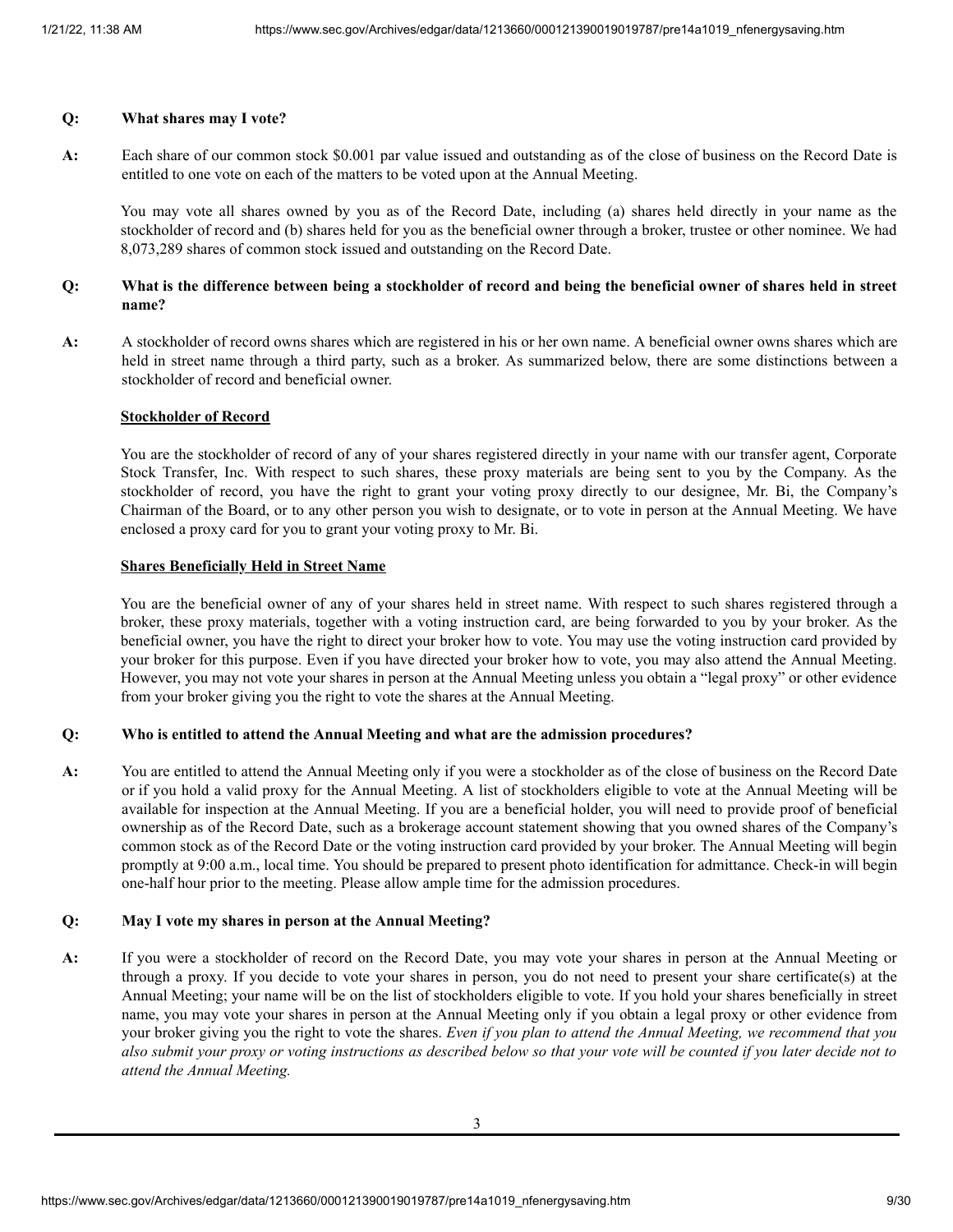# **Q: How can I vote my shares without attending the Annual Meeting?**

**A:** Whether you hold shares directly as the stockholder of record or beneficially in street name, you may direct how your shares are voted without attending the Annual Meeting. If you are a stockholder of record, you may vote by submitting a proxy. If you hold shares beneficially in street name, you may vote by submitting voting instructions to your broker. For directions on how to vote, please refer to the instructions on your proxy card or, for shares held beneficially in street name, the voting instruction card provided by your broker.

Stockholders of record may submit proxies by completing, signing, dating, and mailing their proxy cards to the address provided on the proxy card. Stockholders who hold shares beneficially in street name may vote by completing, signing, and dating the voting instruction cards provided and mailing them to the address provided on the voting instruction card. The proxy card and voting instruction card also include directions as to how you may submit your vote through the Internet. The voting instruction card may also include directions for alternative methods of submitting your vote. We encourage you to vote early. If you choose to vote by mail, please allow sufficient time for your proxy or voting instruction card to reach our vote tabulator prior to the Annual Meeting.

#### **Q: Who will count the votes?**

**A:** Votes at the Annual Meeting will be counted by an inspector of election, who will be appointed by the Board.

# **Q: What is the effect of not voting?**

**A:** If you are a stockholder of record and you do not cast your vote, no votes will be cast on your behalf on any of the items of business at the Annual Meeting. If you are a stockholder of record and you properly sign and return your proxy card, your shares will be voted as you direct. If no instructions are indicated on such proxy card and you are a stockholder of record, shares represented by the proxy will be voted in the manner recommended by the Board on all matters presented in this proxy statement, namely "FOR" all seven of the director nominees; "FOR" the approval of the amendment to the Company's Amended and Restated Certificate of Incorporation to change the name of the Company to BOQI International Medical Inc; "FOR" the approval, on an advisory basis, of the compensation of the executive officers named in this proxy statement; "FOR", on an advisory basis, the "ONE YEAR" frequency of advisory votes to approve executive compensation; and "FOR" the ratification of the appointment of HHC, LLP as our independent registered public accounting firm.

Generally, broker non-votes occur when shares held by a broker in "street name" for a beneficial owner are not voted with respect to a particular proposal because the broker (1) has not received voting instructions from the beneficial owner and (2) lacks discretionary voting power to vote those shares.

A broker is entitled to vote shares held for a beneficial owner on routine matters. The ratification of the appointment of HHC, LLP as our independent registered public accounting firm in Proposal Five is a routine matter; and, accordingly, a broker is entitled to vote shares held for a beneficial owner on this proposal without instructions from such beneficial owner. On the other hand, absent instructions from a beneficial owner, a broker is not entitled to vote shares held for such beneficial owner on non-routine matters. We believe that the election of directors in Proposal One, the approval of the amendment to the certificate of incorporation of Proposal Two, the advisory vote on executive compensation in Proposal Three, and the advisory vote on the frequency of advisory votes on executive compensation in Proposal Four are non-routine matters; and, accordingly, brokers do not have authority to vote on such matters absent instructions from beneficial owners. Whether a voting proposal is ultimately determined routine or non-routine is determined by the SEC and NASDAQ. Accordingly, if beneficial owners desire not to have their shares voted by a broker in a certain manner, they should give instructions to their brokers as to how to vote their shares.

Broker non-votes count for purposes of determining whether a quorum is present.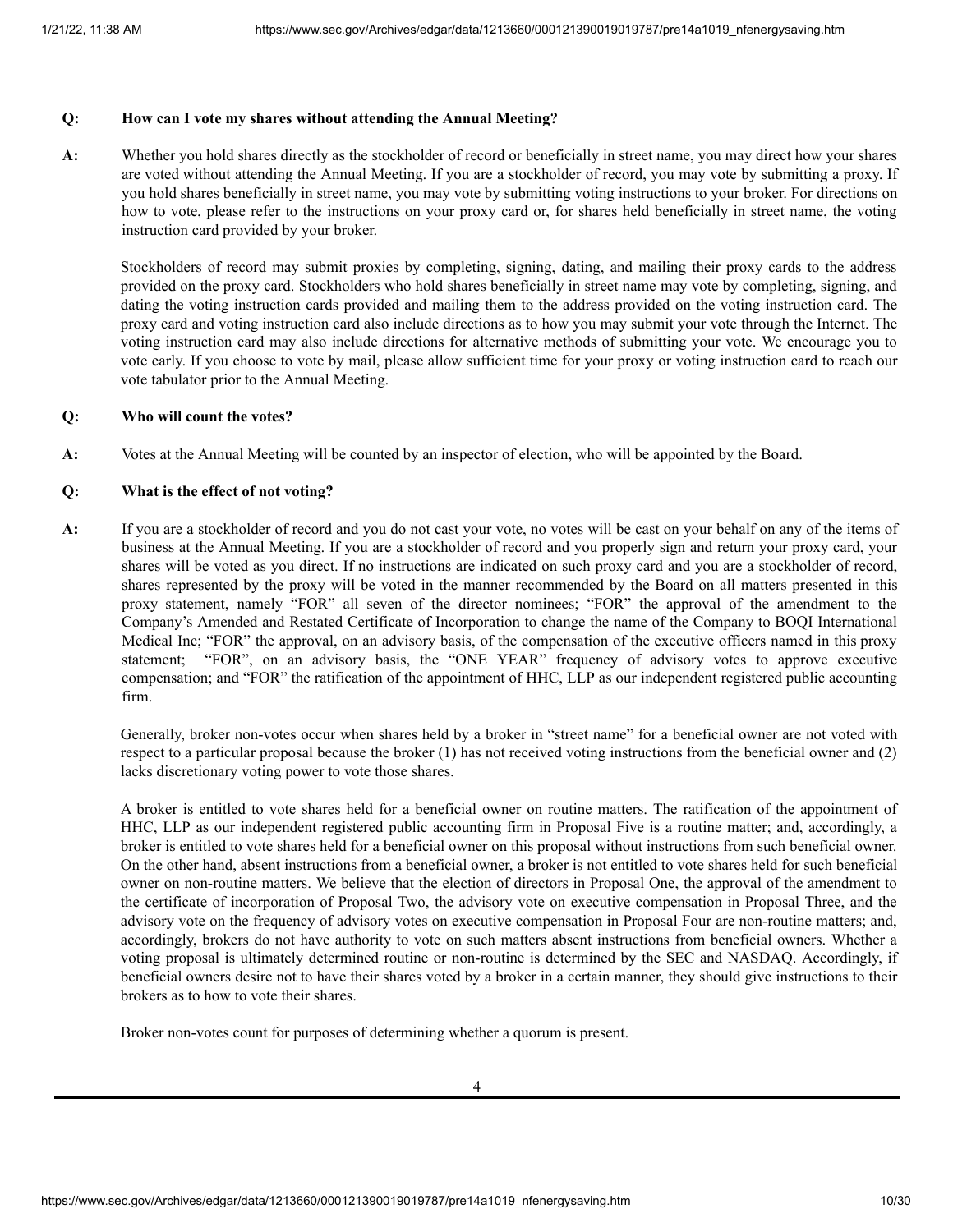Q: How many votes are required for the approval of the proposals to be voted upon, and how will abstentions and **broker non-votes be treated?**

|                                                                                                      |                                                                                                                                                                  |                                                                                      | <b>Effect</b> of                              |
|------------------------------------------------------------------------------------------------------|------------------------------------------------------------------------------------------------------------------------------------------------------------------|--------------------------------------------------------------------------------------|-----------------------------------------------|
|                                                                                                      |                                                                                                                                                                  | <b>Effect of Votes Withheld /</b>                                                    | <b>Broker</b>                                 |
| Proposal                                                                                             | <b>Votes Required</b><br><b>Abstentions</b>                                                                                                                      |                                                                                      | <b>Non-Votes</b>                              |
| Proposal One: Election of<br><b>Directors</b>                                                        | Plurality of the votes cast. This means that<br>the seven nominees receiving the highest<br>number of affirmative "FOR" votes will be<br>elected as directors.   | Votes withheld will have no<br>effect.                                               | Broker non-votes<br>will have no effect.      |
| Proposal Two: Approval of<br>Amendment to Certificate of<br>Incorporation                            | Affirmative vote of the holders of a<br>majority of the shares of common stock<br>outstanding.                                                                   | Abstentions will have the effect We do not expect<br>of a vote against the proposal. | any broker non-<br>votes on this<br>proposal. |
| Proposal Three: Advisory Vote<br>on Executive Compensation                                           | Affirmative vote of the holders of a<br>majority in voting power of the shares of<br>common stock present in person or by<br>proxy and entitled to vote thereon. | Abstentions will have the effect Broker non-votes<br>of a vote against the proposal. | will have no effect.                          |
| Proposal Four: Advisory Vote on<br>Frequency of Advisory Votes on<br><b>Executive Compensation</b>   | Plurality of votes cast. The choice of<br>frequency that receives the greatest number<br>of votes is considered the preference of our<br>stockholders.           | Abstentions will have no effect. Broker non-votes                                    | will have no effect.                          |
| Proposal Five: Ratification of<br>Appointment of Independent<br>Registered Public Accounting<br>Firm | Affirmative vote of the holders of a<br>majority in voting power of the shares of<br>common stock present in person or by<br>proxy and entitled to vote thereon. | Abstentions will have the effect We do not expect<br>of a vote against the proposal. | any broker non-<br>votes on this<br>proposal. |

# **Q: Can I revoke my proxy or change my vote after I have voted?**

**A:** You may revoke your proxy and change your vote by voting again or by attending the Annual Meeting and voting in person. Only your latest dated proxy card received at or prior to the Annual Meeting will be counted. However, your attendance at the Annual Meeting will not have the effect of revoking your proxy unless you forward written notice to the Corporate Secretary at NF Energy Saving Corporation's offices, or you vote by ballot at the Annual Meeting. If you are a beneficial owner, you will need to request a legal proxy from your broker and bring it with you to vote at the Annual Meeting.

## **Q: How many votes are required to hold the Annual Meeting?**

**A:** The presence, in person or by proxy, of the holders of one-third of the shares of our common stock outstanding and entitled to vote on the Record Date is necessary to hold the Annual Meeting and conduct business. This is called a quorum. Abstentions and broker non-votes will be considered as present at the Annual Meeting for purposes of establishing a quorum.

# **Q: Who will bear the cost of soliciting votes for the Annual Meeting?**

**A:** The Company is making this solicitation and will pay the entire cost of preparing, printing, assembling, mailing, and distributing these proxy materials. In addition to the use of the mails, proxies may be solicited by personal interview, telephone, electronic mail, and facsimile by directors, officers, and regular employees of the Company. None of the Company's directors, officers or employees will receive any additional compensation for soliciting proxies on behalf of the Board. The Company may also make arrangements with brokerage firms and other custodians, nominees, and fiduciaries for the forwarding of soliciting material to the beneficial owners of common stock held of record by those owners. The Company will reimburse those brokers, custodians, nominees, and fiduciaries for their reasonable out-of-pocket expenses incurred in connection with that service.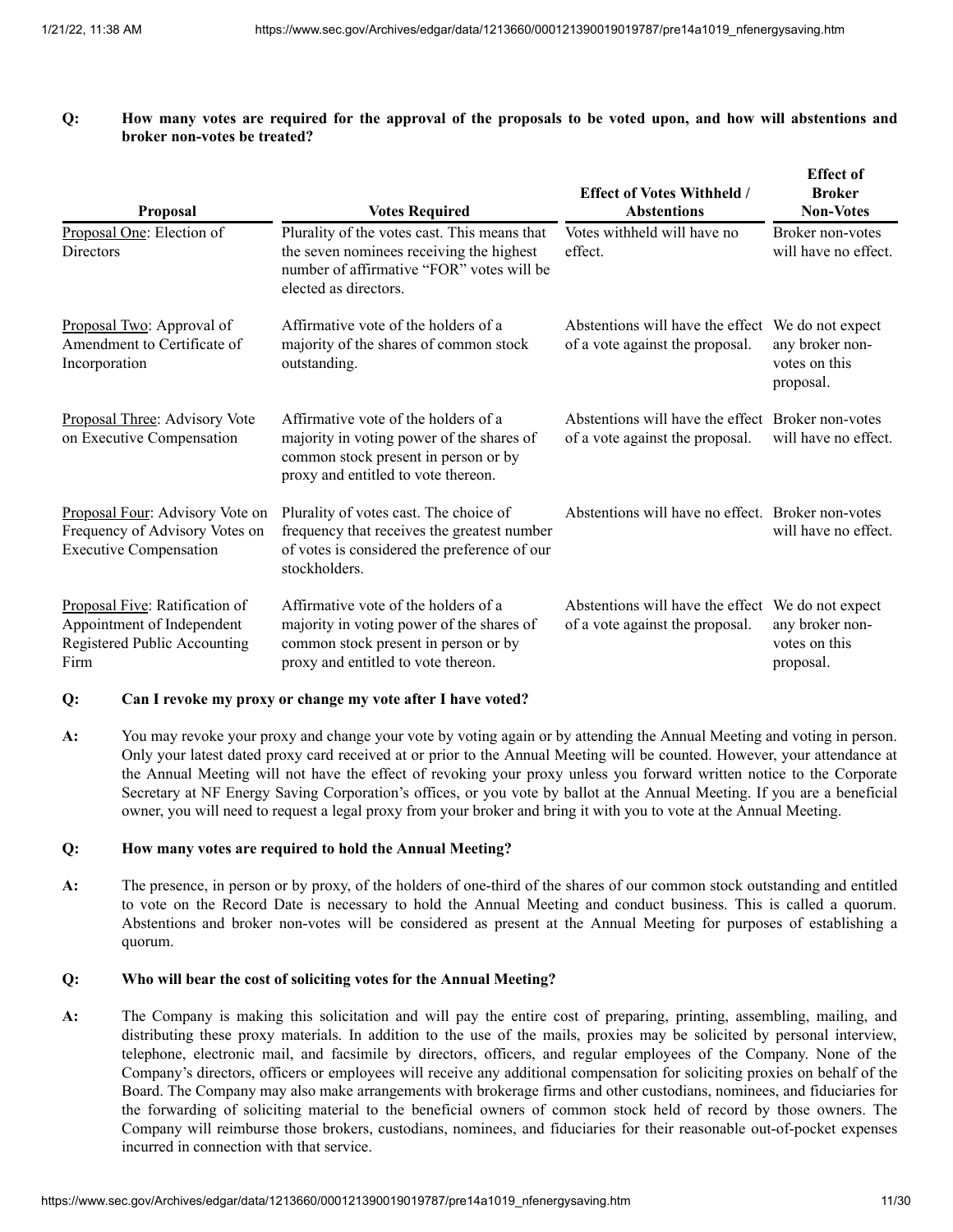1/21/22, 11:38 AM https://www.sec.gov/Archives/edgar/data/1213660/000121390019019787/pre14a1019\_nfenergysaving.htm

# **Q: Where can I find the voting results of the Annual Meeting?**

**A:** We intend to announce preliminary voting results at the Annual Meeting and will disclose final voting results in a Current Report on Form 8-K that will be filed with the SEC not more than four business days following the Annual Meeting.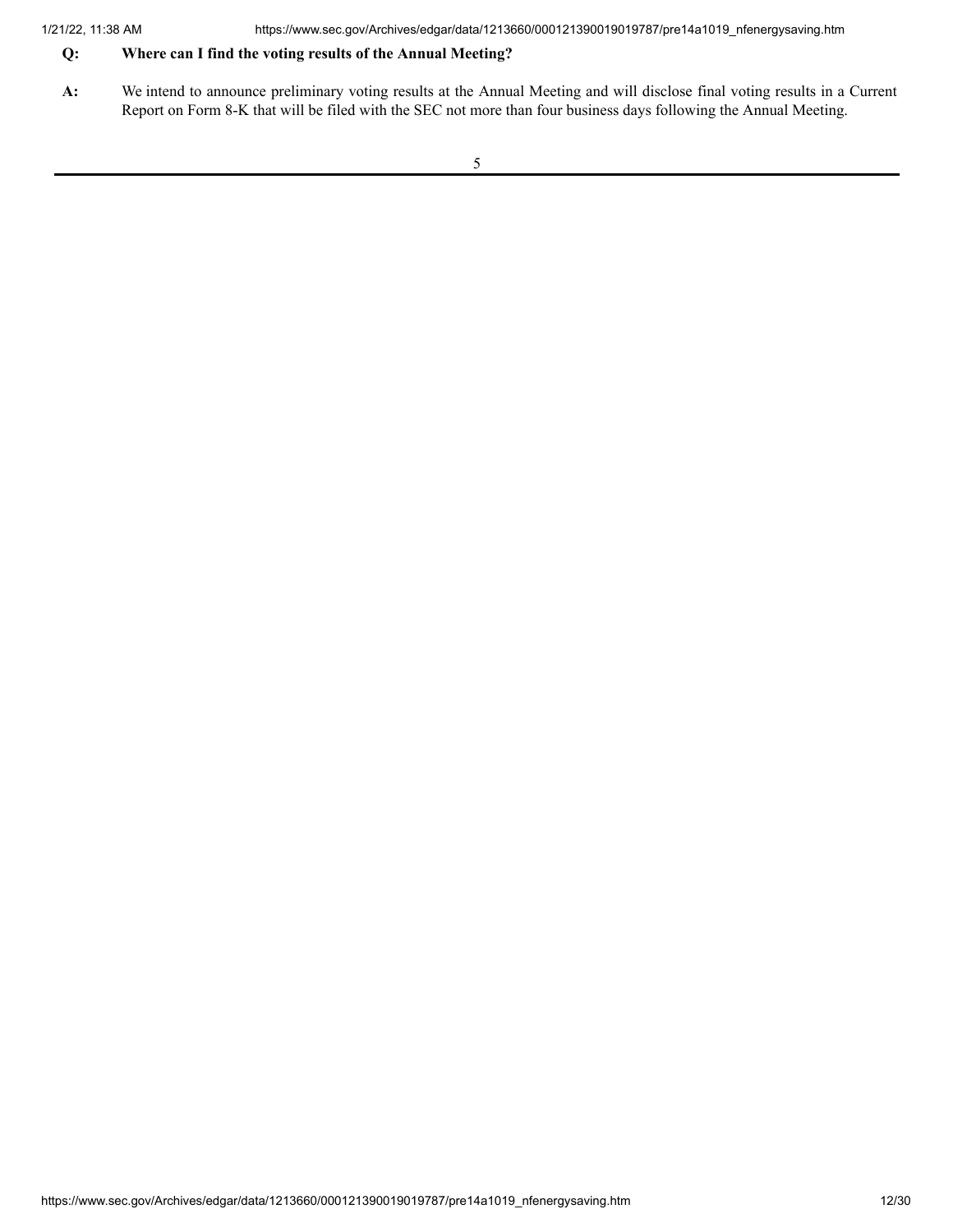#### **PROPOSAL ONE**

#### **ELECTION OF DIRECTORS**

<span id="page-12-0"></span>There are seven nominees for election to the Company's Board of Directors. The names of the persons who are nominees for director and their positions and offices with the Company are set forth in the table below. Each director to be elected will hold office until the 2019 Annual Meeting of Stockholders and until his or her successor is elected and has qualified, or until such director's earlier death, resignation or removal.

Directors are elected by a plurality of the votes present in person or represented by proxy and entitled to vote at the Annual Meeting. Shares represented by executed proxies will be voted, if authorization to do so is not withheld, for the election of the seven nominees named below. In the event that any nominee should be unavailable for election as a result of an unexpected occurrence, your shares will be voted for the election of a substitute nominee as the Board of Directors may propose. Each of the nominees listed below has been nominated for and has agreed to stand for election and management has no reason to believe that any nominee will be unable to serve.

The following table provides information regarding each nominee to our Board of Directors:

| Name             | Age | <b>Position</b>                                       |
|------------------|-----|-------------------------------------------------------|
| Yongquan Bi      | 42  | Chairman                                              |
| Tiewei Song      | 47  | Director, Chief Executive Officer and President       |
| Mia Kuang, Ching | 53  | Independent Director, Chair of Audit Committee        |
| Gang Li          | 66  | <b>Independent Director</b>                           |
| Ju Li            | 40  | Independent Director                                  |
| Fengsheng Tan    | 54  | Independent Director, Chair of Nomination Committee   |
| Changquing Yan   | 46  | Independent Director, Chair of Compensation Committee |

**Yongquan Bi** has been a director in the Company since his election in May 2018 and has been the Company's Chairman since February 2019. He was the Company's CEO from February 2019 to September 2019. He was the founder, and has served as the Chairman of the Board of the Boqi Group since 2009. He also serves as the Chairman of the Board of BIQI International Holdings Corp (OTCMKTS: BIQIF) and the Chairman of the Board of Recon Technology, Ltd. (NASDAQ: RCON). In 2015, Mr. Bi participated in the senior class of investment and financing of Chinese enterprises in Tsinghua University. Mr. Bi has more than 15 years of industry experience in the financial sector.

**Tiewei Song** was elected to the Board of Directors on May 18, 2018. He was appointed as the Company's CEO in October 2019. Mr. Song is currently serving as both the president and director of Shenyang Langzi Investment Management Co., Ltd., positions which he has held since December 2012. From July 2008 to July 2013, Mr. Song was the chief representative of German Varengold Bank in China. From October 1999 to May 2008, Mr. Song was the executive director and president of Liaoning Jiachang Group. Mr. Song is a senior corporate executive with extensive experience in capital operation and business management. He is committed to studying capital operation architecture and successfully carried on the strategic planning for many companies. He also serves as a director of BIQI International Holdings Corp (OTCMKTS: BIQIF). Mr. Song graduated from Peking University with bachelor's and masters degrees in mathematics.

**Tingting Zhang** was appointed as the Company's CFO in March 2019. She has been in the financial management business for 14 years, with 11 years of experience as a finance manager and six years as a financial controller. From August 2016 to the present, Ms. Zhang has served as the Financial Officer of Boqi Xinhai Group. From February 2013 to July 2016, Ms. Zhang was the Deputy Director of Finance, Dalian Changjin Materials Co., Ltd. From July 2008 to December 2012, Ms. Zhang was the financial manager of Dalian Xinjuhui Automobile Sales Co., Ltd. Ms. Zhang holds a B.A. degree from Dalian University.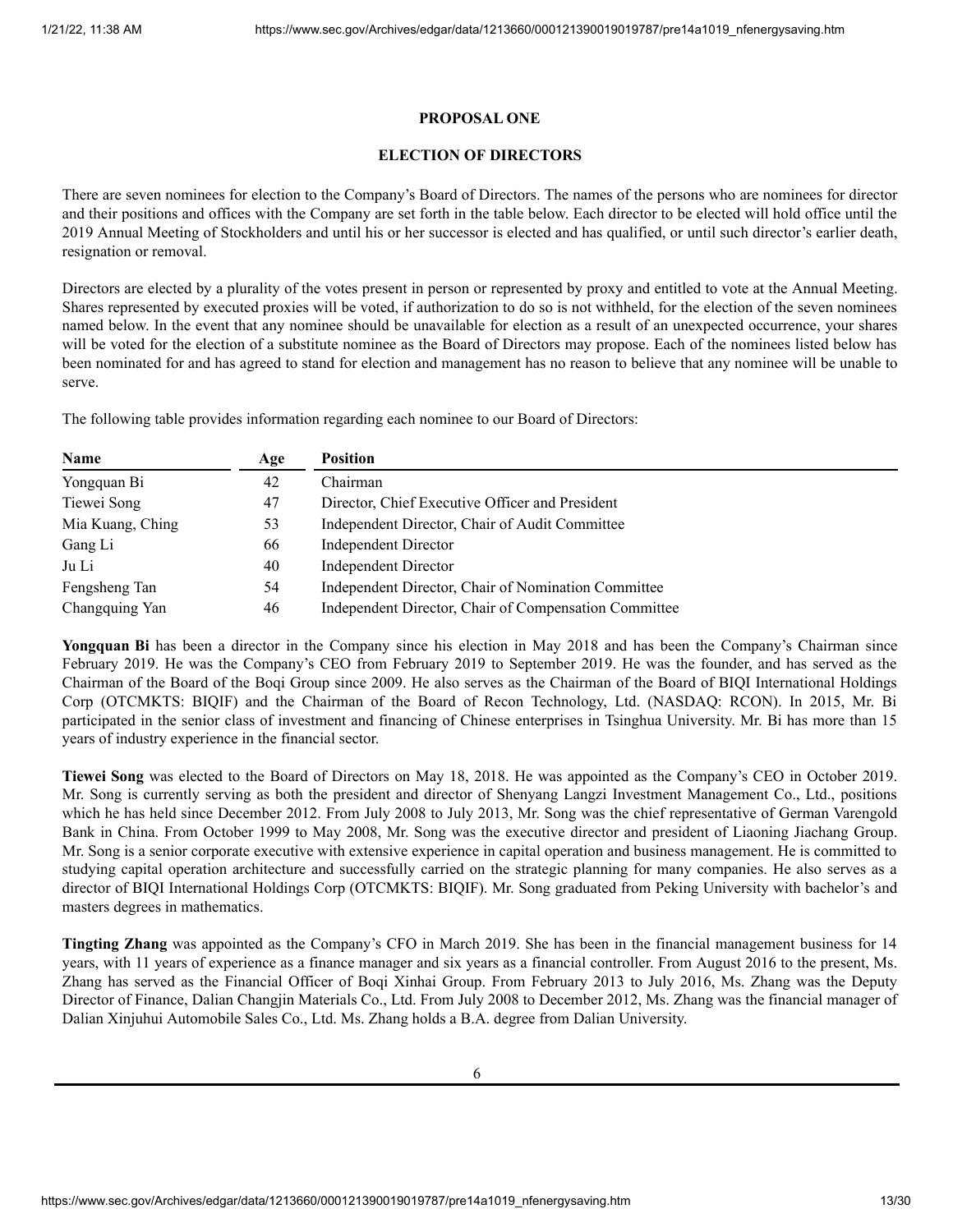**Ju Li** has served on the Company's Board of Directors since January 2019. He has extensive financial investment and enterprise management experience. From January 2017 to present, Mr. Li worked at Oxxas GmbH as the General Manager, responsible for the company's daily operation, including creating the company's business plans and promoting the company's business. From April 2015 to February 2017, Mr. Li was the general manager of Asia Pacific at Sensus Asset Management Co., Ltd. From March 2009 to February 2015, Mr. Li was the general manager of Asia Pacific at Varengold Bank Mr. Li holds a B.A. degree from the Bremen University of Applied Sciences, Germany.

**Gang Li** has served on the Company's Board of Directors since November 2006. Mr. Li was the CEO and President of the Company from November 2006 to February 2019. Mr. Li was the director of Technology Innovation Department under the Liaoning Province Planning and Economy Commission from April 1984 to July 1998 as well as the Director of the Economic Operation Department under Liaoning Province Economic and Trade Commission from August 1998 to February 2006. Mr. Li. graduated from Tianjin University with a bachelor's degree in science and a masters degree in law.

**Mia Kuang Ching** has served as an independent Director of the Company since August 2009. He is Chairman of the Audit Committee. From October 2013 to present, he has served as the Managing Director of Le Yu Corporate Advisory Pte Ltd. From January 2012 to October 2013, he worked as a M&A consultant. May 2001 until December 2, 2011 he was the managing partner of SBA Stone Forest Corporate Advisory (Shanghai) Co., Ltd. From 1997 to 2000, he was the Chief Accountant of Dalian Container Terminal, a joint venture formed by PSA Corporation of Singapore and the Port of Dalian Authority. From 1994 to 1997, he was the Group Financial Controller of Fullmark Pte. Ltd., and responsible for operating in China, Hong Kong, Malaysia and Vietnam. He was in-charge of strategic investment, group financing and mergers and acquisitions. From 1992 to 1994 he was Regional Accountant (South Europe) of Singapore Airlines.

**Fengsheng Tan** was elected to the Board of Directors on May 18, 2018. From January 1997 to January 2005 and from February 2005 to present, he was a lawyer with Liaoing Asia-Pacific Law Firm and Liaoing New Century law firm, respectively. Mr. Tan graduated from the law faculty of Liaoning University and has more than 20 years' experience as a lawyer.

**Changqing Yan** was elected to the Board of Directors on May 18, 2018. Mr. Yan focuses on equity investments, mergers, acquisitions and reorganization and stock market listings. Since June 2017, Mr. Yan has been the deputy director of Shanghai Hualing Capital. Between June 2016 and February 2017, Mr. Yan was the deputy director and the secretary of the board of Ningpo Shenglada Electric Appliance Co., Ltd. From July 2013 to May 2016, Mr. Yan served as the capital operational consultant for Beijing Liujianfang Technology Company. From January 2011 to June 2013, Mr. Yan was the deputy director of Shanghai Jinyongxin Investment Company. He holds a Chinese lawyer qualification certification and secretary qualification certification for a board of directors of a listed company in China.

# *THE BOARD OF DIRECTORS RECOMMENDS A VOTE "FOR" ALL OF THE NOMINEES IN PROPOSAL ONE*

7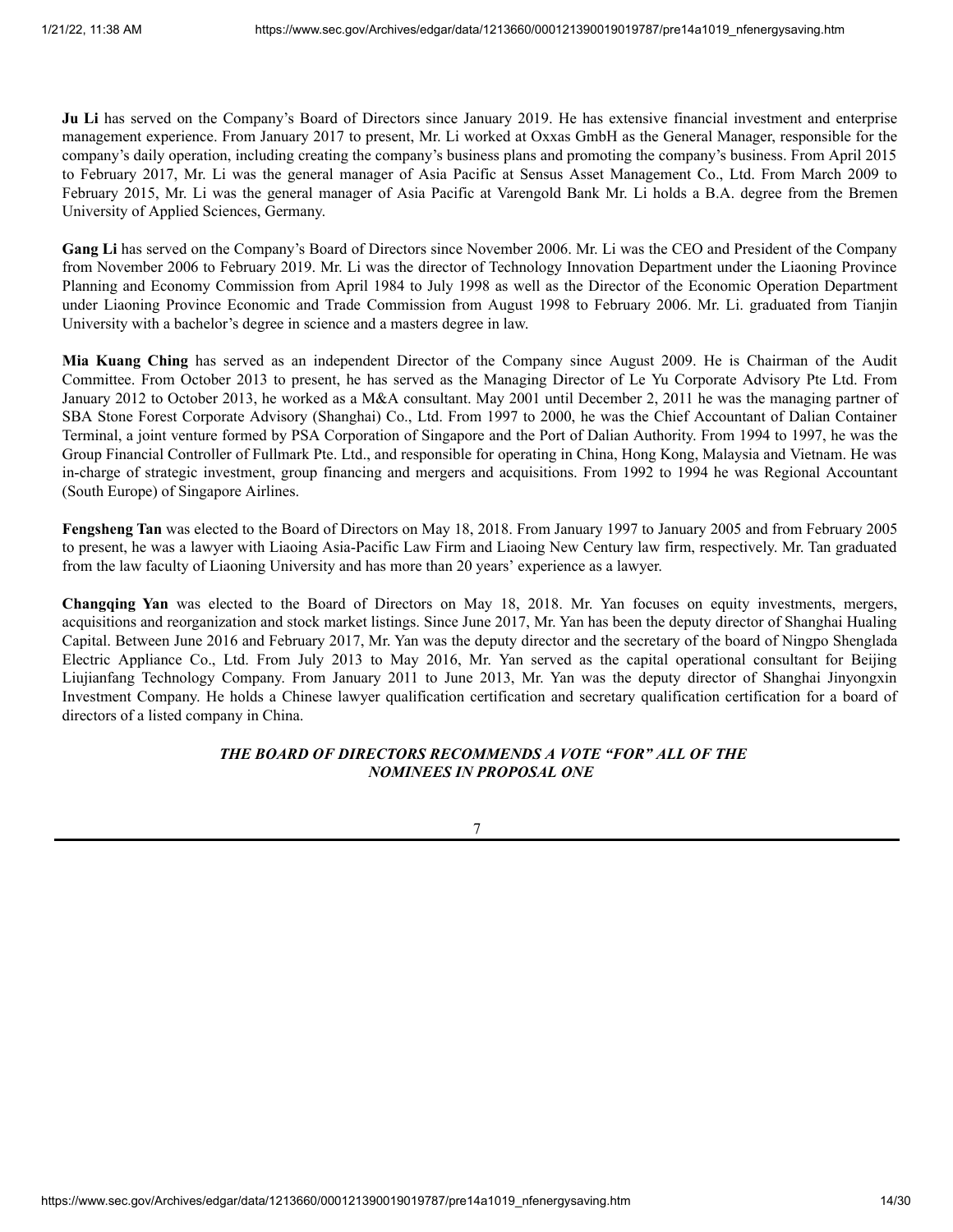# **CORPORATE GOVERNANCE**

# <span id="page-14-0"></span>**Board Leadership Structure**

The Board considers and establishes the appropriate leadership structure for the Company. The Board has concluded that the Company and its stockholders are best served by not having a formal policy on whether the same individual should serve as both Chief Executive Officer and Chairman of the Board. The Board believes that it is important to retain the flexibility to make this determination based on the circumstances at the time of the determination, recognizing that no single leadership structure will best serve the Company in all cases. This allows the Board to use its broad experience and knowledge to elect the most qualified director as Chairman of the Board, while maintaining its ability to either separate or combine the roles of Chairman and Chief Executive Officer.

# **Independence of the Board of Directors**

As required under the listing standards of the Nasdaq Stock Market, a majority of the members of a listed company's Board of Directors must qualify as "independent," as affirmatively determined by the Board of Directors. The Company's Board of Directors consults with the Company's counsel to ensure that the Board's determinations are consistent with all relevant securities and other laws and regulations regarding the definition of "independent," including those set forth in pertinent listing standards of the Nasdaq Stock Market, as are in effect from time to time.

We undertook a review of the independence of our directors and, using the definitions and independence standards for directors provided in the rules of The NASDAQ Stock Market, considered whether any director has a material relationship with us that could interfere with his or her ability to exercise independent judgment in carrying out their responsibilities. As a result of this review, we determined that Mia Kuang Ching, Ju Li, Fengsheng Tan and Changqing Yan were "independent directors" as defined under the rules of The NASDAQ Stock Market.

# **Committees of the Board of Directors**

The Board has established three standing committees: an Audit Committee, a Compensation Committee and a Nominating Committee. Each committee's members all qualify as "independent" under the rules and regulations of the SEC and the Nasdaq Stock Market.

# *Audit Committee*

The current members of our audit committee are Mia Kuang Ching (Chair), Changquing Yan and Fengsheng Tan, each of whom we believe satisfies the independence requirements of the Securities and Exchange Commission. We believe Mr. Ching is qualified as an audit committee financial expert under the regulations of the SEC by reason of his work experience. Our audit committee assists our Board of Directors in its oversight of:

- The integrity of our financial statements;
- Our independent registered public accounting firm's qualifications and independence; and
- The performance of our independent auditors.

The Audit Committee's charter is available in the Company Governance Documents section of the Investor Relations section of the Company's website at: *www.bimihc.com*.

# *Compensation Committee*

The current members of our compensation committee are Changquing Yan (Chair), Fengsheng Tan and Ju Li. The Compensation Committee reviews and, as it deems appropriate, recommends to the Board policies, practices and procedures relating to the compensation of the Company's executive officers and other managerial employees, including the determination, in its discretion, of the amount of annual bonuses, if any, for our executive officers and other professionals. The Compensation Committee advises and consults with our senior executives as may be requested regarding managerial personnel policies.

The Compensation Committee's charter is available in the Company Governance Documents section of the Investor Relations section of the Company's website at: *www.bimihc.com*.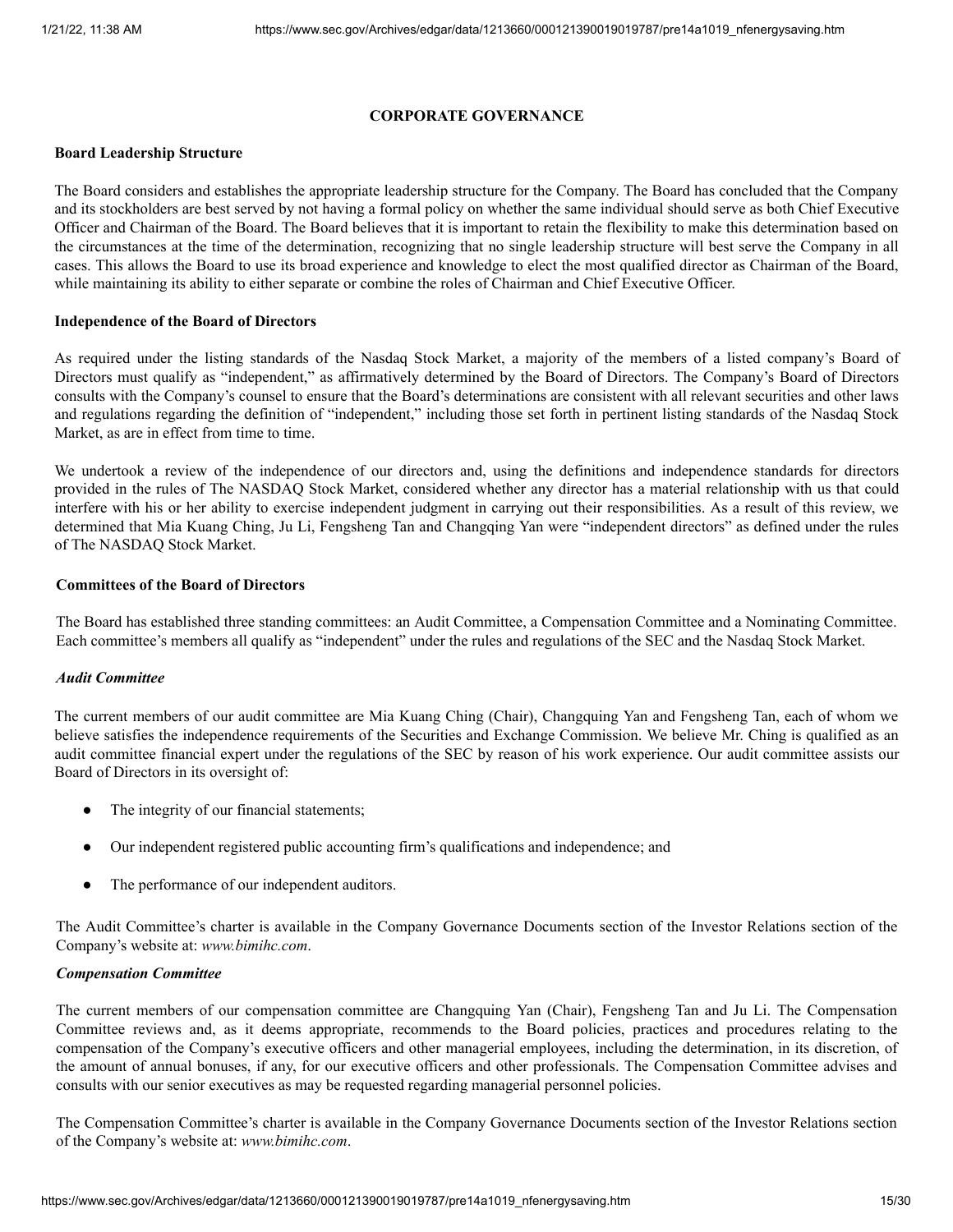8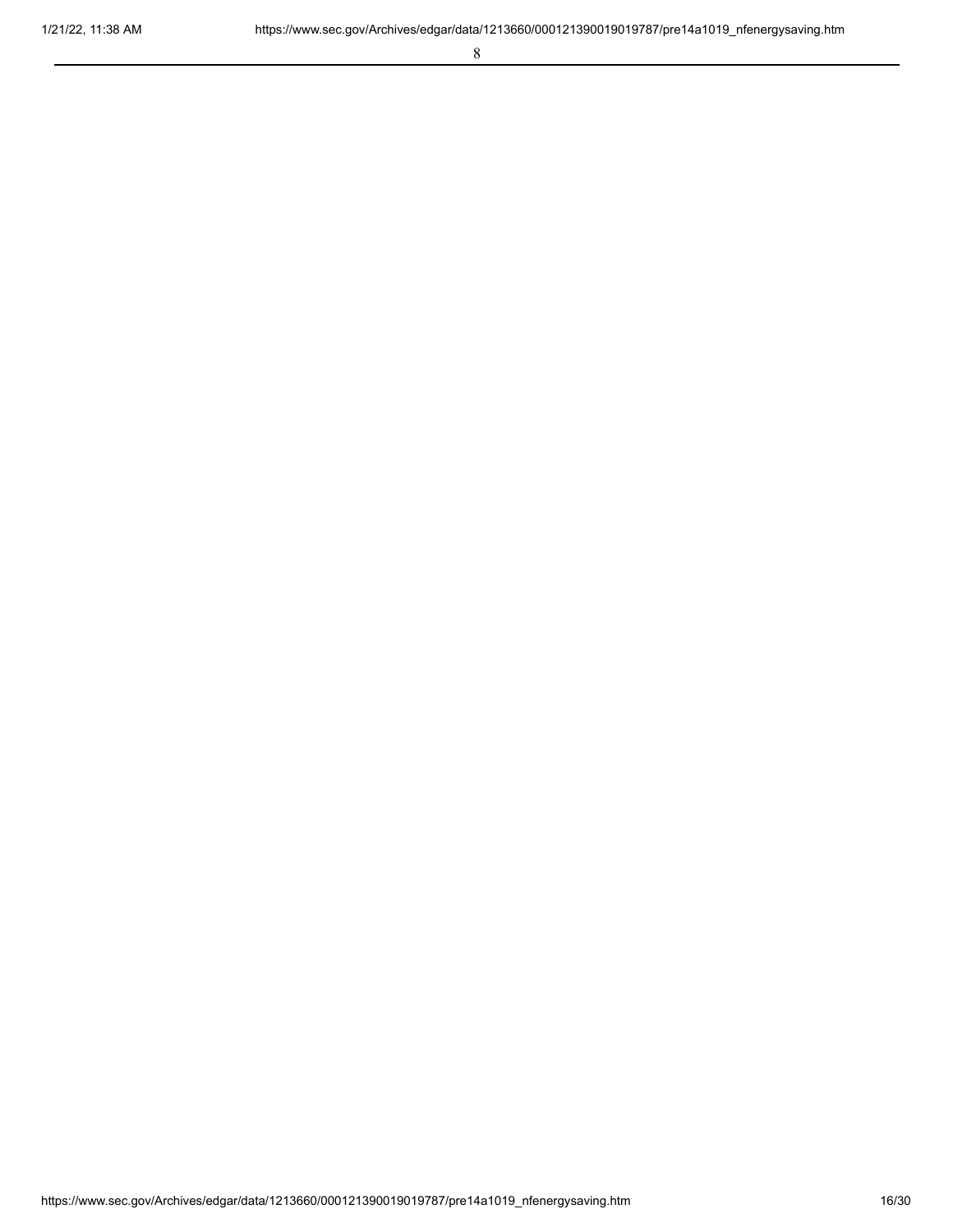#### *Nominating Committee*

The current members of our nominating committee are Fengsheng Tan (Chair), Mia Kuang Ching and Ju Li.

The Nominating Committee identifies and recommends nominees to the Board and oversees compliance with our corporate governance guidelines.

The Nominating Committee is responsible for assembling for stockholder consideration a group of nominees that, taken together, have the experience, qualifications, attributes, and skills appropriate for functioning effectively as a Board. The Nominating Committee reviews the composition of the Board in light of the Company's changing requirements, its assessment of the Board's performance, and the inputs of stockholders and other key constituencies.

While the Nominating Committee has not adopted specific minimum criteria for director nominees, the Committee looks for certain characteristics common to all board members, including integrity, strong professional reputation and record of achievement, constructive and collegial personal attributes, and the ability and commitment to devote sufficient time and energy to Board service.

In addition, the Nominating Committee seeks to include on the Board a complementary mix of individuals with diverse backgrounds and skills that can help the Board to meet the broad set of challenges that it confronts. These individual qualities can include matters like experience in the Company's industry, technical experience (for example, financial or technological expertise), experience gained in situations comparable to the Company's, leadership experience, and relevant geographical experience. The Committee does not assign specific weights to particular criteria and no particular criterion is necessarily applicable to all prospective nominees.

The following is a brief description of the specific experience and qualifications, attributes or skills of each director that led to the conclusion that such person should serve as a director of NF Energy:

- Mr. Yongquan Bi serves as our Chairman of the Board. The Board believes that Mr. Bi's diverse work experience, his education, and his demonstrated leadership ability qualify him to serve as our Chairman.
- Mr. Tiewei Song's qualifications to serve on our Board of Directors include his experience in capital raising and business management.
- Mr. Gang Li's qualifications to serve on our Board of Directors include his experience in interacting with government officials at local and provincial levels, and his extensive social resources and ability to obtain capital financing.
- Mr. Ju Li's qualifications to serve on our Board of Directors include his financial investment and enterprise management experience.
- Mr. Mia Kuang Ching's qualifications to serve on our Board of Directors include his years of business experience and his familiarity with financial accounting matters.
- Mr. Fengsheng Tan's qualifications to serve on our Board of Directors include his legal and corporate governance background.
- Mr. Changqing Yan's qualifications to serve on our Board of Directors include his experience in financing, shareholder reform, and IPO and listing guidance.

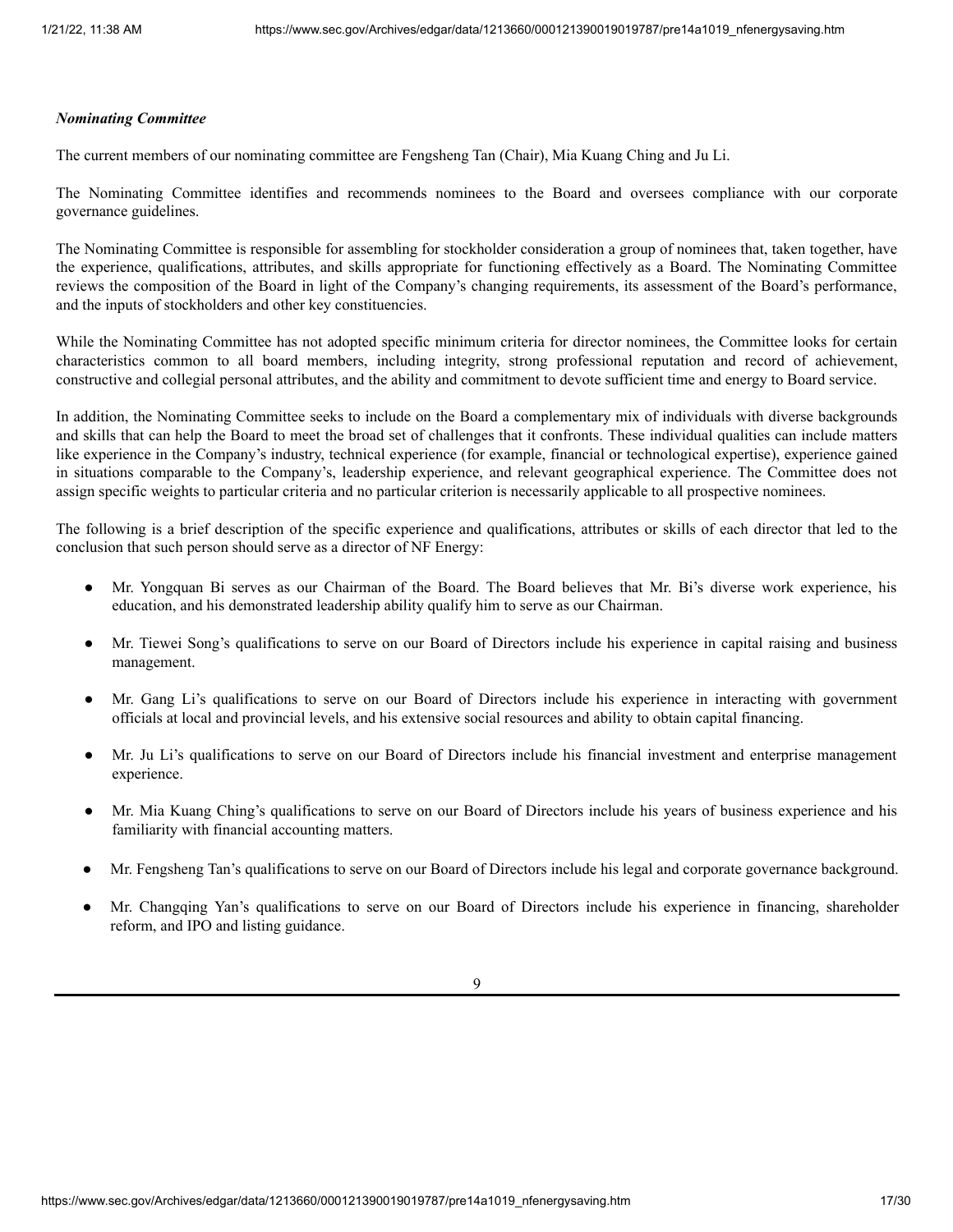The Nominating Committee will consider all bona fide candidates for election to the Board of Directors and will consider any stockholder nominations pursuant to the same criteria, provided those nominated are submitted in accordance with applicable law and within the time periods set forth herein for receipt of stockholder proposals for the 2019 Annual Meeting of Stockholders. To date, the Company has not received any recommendations from stockholders for candidates for inclusion in the committee's slate of nominees.

The Nominating Committee's charter is available in the Company Governance Documents section of the Investor Relations section of the Company's website at: *www.bimihc.com*.

# **Meetings of the Board of Directors**

The Board of Directors met five times during 2018 and acted one time by unanimous written consent. All directors attended at least 75% of the meetings of the Board of Directors held during the period for which they were a director.

We expect that all of our directors will attend the 2019 Annual Meeting of Stockholders. We do not maintain a formal policy regarding director attendance at our annual meeting of stockholders.

# **The Board's Role in Risk Oversight**

The Board of Directors has an active role, as a whole and also at the committee level, in overseeing management of the Company's risks. The Board regularly reviews information regarding the Company's credit, liquidity and operations, as well as the risks associated with each. The Compensation Committee is responsible for overseeing the management of risks relating to the Company's executive compensation plans and arrangements. The Audit Committee oversees management of financial risks. The Nominating Committee manages risks associated with the independence of the Board of Directors and potential conflicts of interest of director nominees. While each committee is responsible for evaluating certain risks and overseeing the management of such risks, the entire Board of Directors is regularly informed through committee reports about such risks.

# **Stockholder Communications with the Board of Directors**

The Company's corporate governance policies set forth a process by which stockholders and other interested third parties can send communications to the non-management members of the Board of Directors. When stockholders or other interested third parties have concerns, they may make them known to the non-management directors by communication to: independent.director@nfenergy.com. All such correspondence is provided to the independent directors at, or prior to, the next regular Board meeting.

# **Code of Business Conduct and Ethics**

The Company has adopted a Code of Business Conduct and Ethics that applies to all officers, directors, employees, consultants and advisors. The Code of Business Conduct and Ethics is available in the Company Governance Documents section of the Investor Relations section of the Company's website at *www.bimihc.com*. If the Company makes any substantive amendments to the Code of Business Conduct and Ethics or grants any waiver from a provision of the Code to any executive officer or director, the Company will promptly disclose the nature of the amendment or waiver on its website.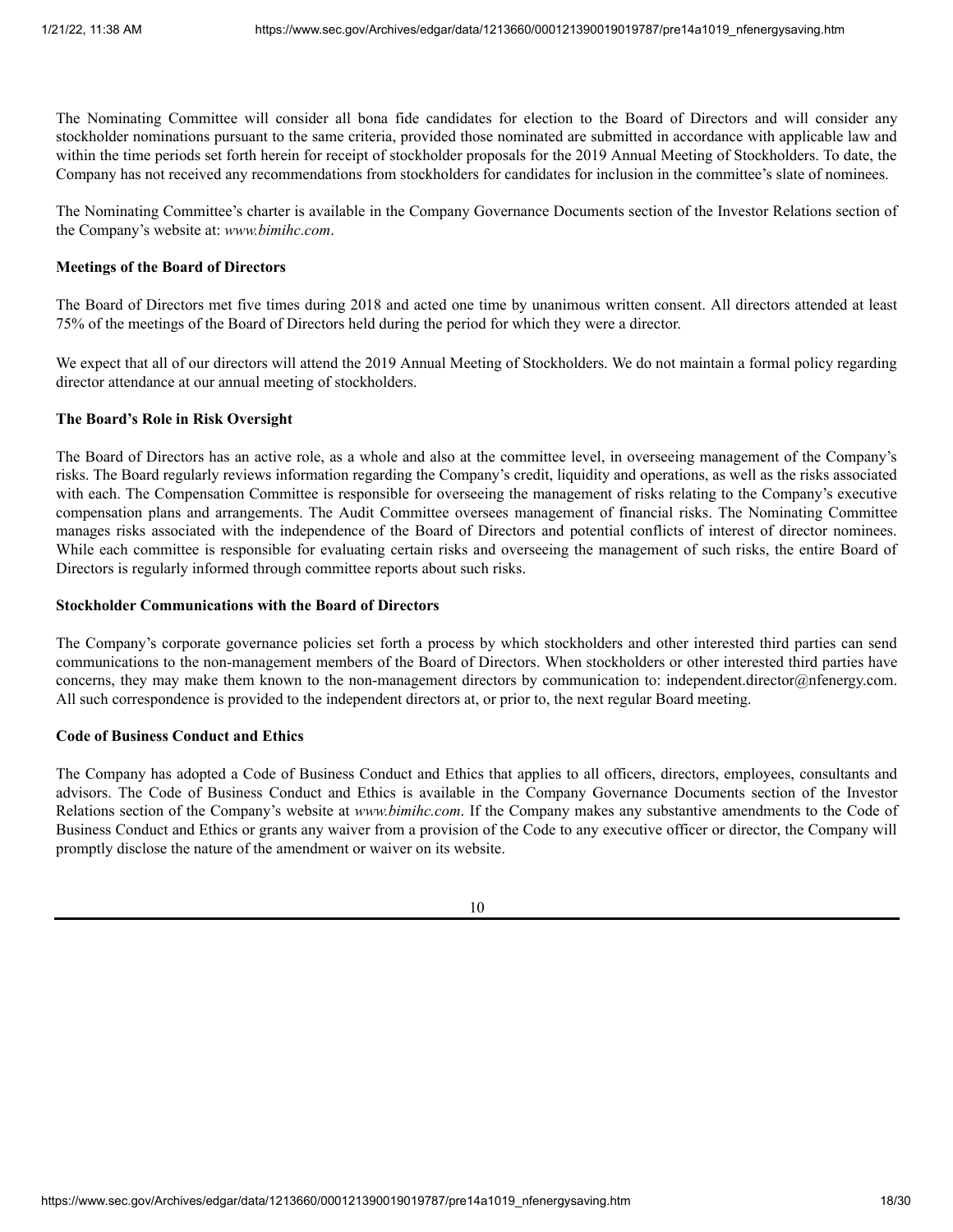# **EXECUTIVE COMPENSATION**

#### <span id="page-18-0"></span>**Compensation of Executive Officers**

We did not provide any compensation to our executive officers for the years ended December 31, 2017 or 2018.

## **Compensation of Directors**

As of December 31, 2018, we had five non-employee directors, of whom only Mr. Mia Kuang Ching has received compensation, as set forth in the table below. Our other non-employee directors received no compensation for their services as directors. Directors who are also employees of the Company and/or its subsidiaries received no additional compensation for their services as directors:

| <b>Name</b>     | <b>Compensation</b> | <b>Other Fees</b> | Total      |
|-----------------|---------------------|-------------------|------------|
| Mia Kuang Ching | 24,000              |                   | .000<br>74 |

#### **Outstanding Equity Awards at December 31, 2018**

We have not implemented a stock option plan at this time and since inception, we have not issued any stock options, stock appreciation rights or other equity awards to our executive officers. We may decide, at a later date, and reserve the right to, initiate such a plan or plans as deemed appropriate by the Board of Directors.

#### **Pension Benefits**

We have not entered into any pension benefit agreements with any of our executive officers or directors. We contribute to the social insurance for our employees each month, which includes pension, medical insurance, unemployment insurance, occupational injuries insurance and housing provision funds in accordance with PRC regulations.

# **Compensation Committee Interlocks and Insider Participation**

None of our executive officers serves as a member of the board of directors or compensation committee of any entity that has one or more executive officers serving as a member of our Board of Directors or Compensation Committee.

11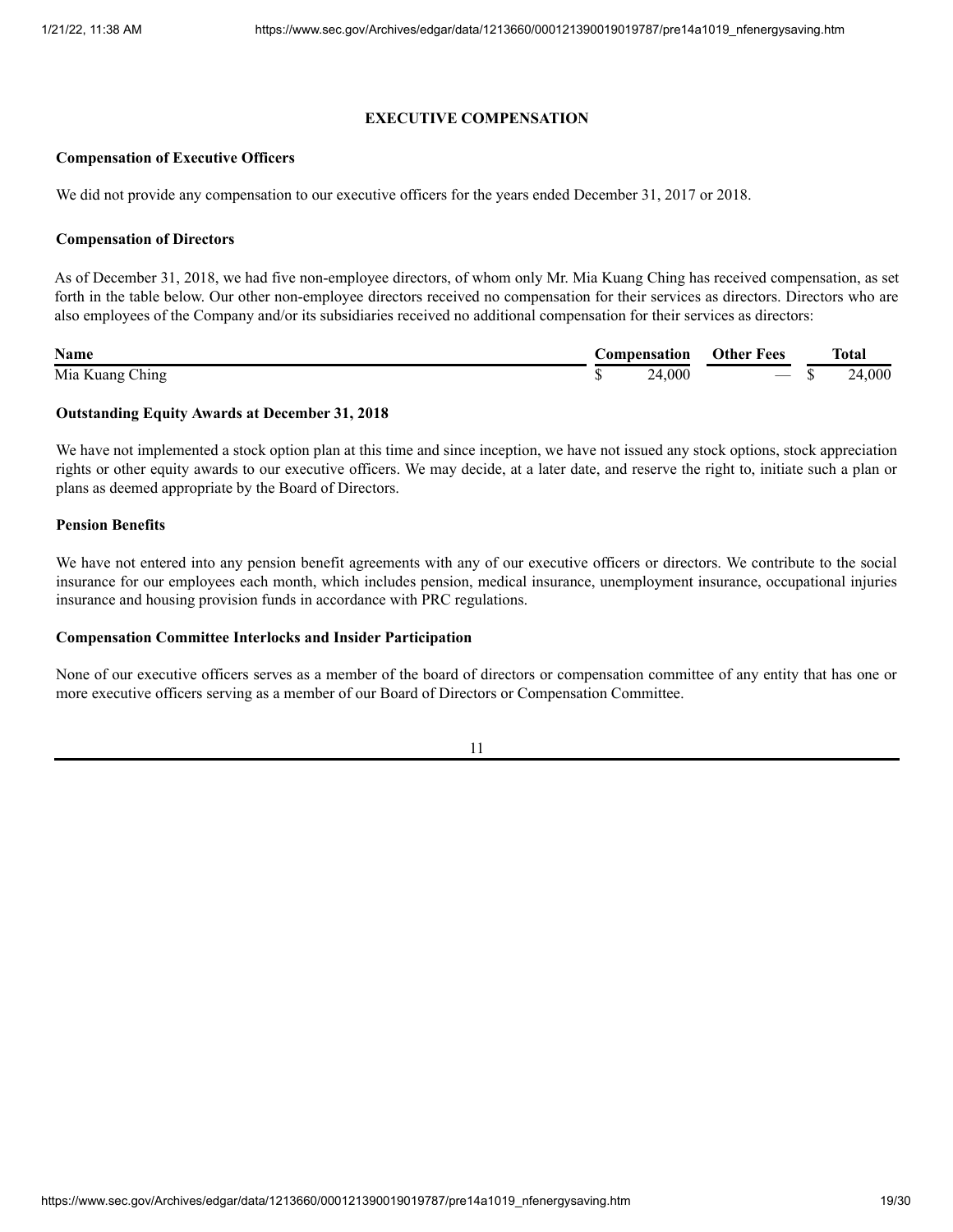# **SECURITY OWNERSHIP OF CERTAIN BENEFICIAL OWNERS AND MANAGEMENT**

<span id="page-19-0"></span>The following table sets forth information regarding beneficial ownership of our common stock as of August 29, 2019 for: (i) each stockholder known by us to be the beneficial owner of more than 5% of the outstanding shares of our common stock; (ii) each of our directors; (iii) each of our named executive officers; and (iv) all of our directors and executive officers as a group:

|                                                | <b>Amount</b> and<br><b>Nature of</b><br><b>Beneficial</b><br>Owner(s) <sup>(1)</sup> | Percentage<br>of Beneficial |
|------------------------------------------------|---------------------------------------------------------------------------------------|-----------------------------|
| Name and Address of Beneficial Owner(s)        | (2)                                                                                   | Ownership                   |
| Pelaria <sup>(3)</sup>                         |                                                                                       |                             |
| P.P.O. Box 957 Offshore                        |                                                                                       |                             |
| Incorporation Centre Road Town,                |                                                                                       |                             |
| Tortola, BVI                                   | 1,540,119                                                                             | 19.08%                      |
| Cloverbay <sup>(3)</sup>                       |                                                                                       |                             |
| P.P.O. Box 957 Offshore                        |                                                                                       |                             |
| Incorporation Centre Road Town,                |                                                                                       |                             |
| Tortola, BVI                                   | 834,142                                                                               | 10.33%                      |
| Yongquan Bi, Chairman                          | 1,500,000                                                                             | 18.58%                      |
| Gang Li, Director <sup>(4)(6)</sup>            | 1,899,409                                                                             | 23.52%                      |
| Lihua Wang $(5)(6)$                            | 474,852                                                                               | 5.88%                       |
| Tingting Zhang, Chief Financial Officer        |                                                                                       |                             |
| Mia Kuang Ching, Director                      |                                                                                       |                             |
| Tiewei Song, Director, Chief Executive Officer |                                                                                       |                             |
| Fengsheng Tan, Director                        |                                                                                       |                             |
| Changqing Yan, Director                        |                                                                                       |                             |
| Ju Li, Director                                |                                                                                       |                             |
| All officers, directors as a group (8 persons) | 3,874,261                                                                             | 47.99%                      |

- (1) Pursuant to Rule 13-d-3 under the Securities Exchange Act of 1934, as amended, beneficial ownership of a security consists of sole or shared voting power (including the power to vote or direct the voting) and/or sole or shared investment power (including the power to dispose or direct the disposition) with respect to a security whether through a contract, arrangement, understanding, relationship or otherwise. Unless otherwise indicated, each person indicated above has sole power to vote, or dispose or direct the disposition of all shares beneficially owned.
- (2) This table is based upon information obtained from our stock records. Unless otherwise indicated in the footnotes to the above tables and subject to community property laws where applicable, we believe that each shareholder named in the above table has sole or shared voting and investment power with respect to the shares indicated as beneficially owned.
- (3) Pelaria International Ltd. ("Pelaria") and Cloverbay International Limited ("Cloverbay") are the record owners of the stated number of shares. Pelaria and Cloverbay are wholly-owned subsidiaries of Liaoning Nengfa Weiye New Energy Application Co., Ltd. ("Weiye Energy"). Weiye Energy is 80% owned by Gang Li and 20% owned by Lihua Wang. Mr. Li and Ms. Wang are two of the three directors of Weiye Energy, and therefore, effectively share the voting and dispositive authority over the shares.
- (4) Represents the 80% beneficial ownership of the shares of Weiye Energy, described in footnote 3 above.
- (5) Represents the 20% beneficial ownership of the shares of Weiye Energy, described in footnote 3 above.
- (6) Unless as otherwise set forth in the table, the address of each beneficial owner is c/o NF Energy Saving Corporation, at Suite 3708, R&F Building, No. 6, Gang Xing Road, Zhongshan District, Dalian, Liaoning Province, P. R. China.

#### **Certain Relationships and Related Transactions**

#### *Amount Due to Related Parties*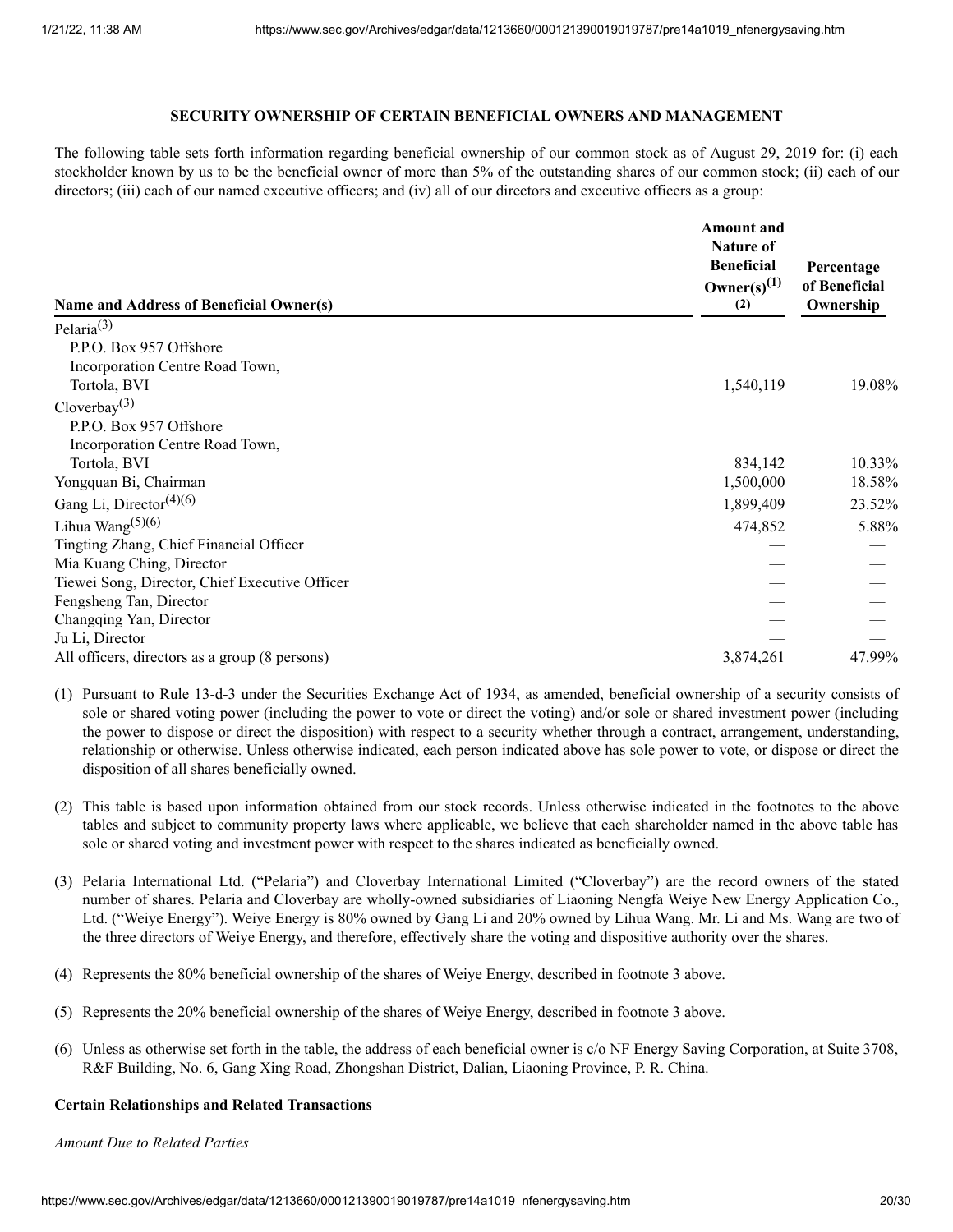# 1/21/22, 11:38 AM https://www.sec.gov/Archives/edgar/data/1213660/000121390019019787/pre14a1019\_nfenergysaving.htm

As of December 31, 2018, the Company owed \$416,547 to Liaoning Bainianye New Energy Utilization Co., Ltd. ("Bainianye New Energy") for trade payables incurred in the first quarter of 2018. Bainianye New Energy is controlled by Ms. Li Hua Wang (the Company's former CFO) and Mr. Gang Li (the Company's former CEO). The payable was unsecured, interest-free and did not have a fixed repayment term.

In addition, as of December 31, 2018, the Company reported related party payables of \$918,033 due to Ms. Li Hua Wang of \$606,194, Mr. Haibo Gong (the executive director of the Company's subsidiary Liaoning Nengfa Tiefa Import & Export Co., Ltd.) of \$162,463, and Bainianye New Energy of \$174,256. The related party payables were incurred in the normal course of business for daily operating purposes during the first quarter of 2018. The payables are unsecured, interest-free and have no fixed repayment term.

As of December 31, 2017, the Company owed \$431,682 to Pelaris International Ltd for temporary advances incurred in 2011 and 2010 which was repaid in the first quarter of 2018. Pelaris International Ltd, the Company's principal stockholder, is controlled by Ms. Li Hua Wang and Mr. Gang Li. The debt was unsecured, interest-free and did not have a fixed repayment term.

12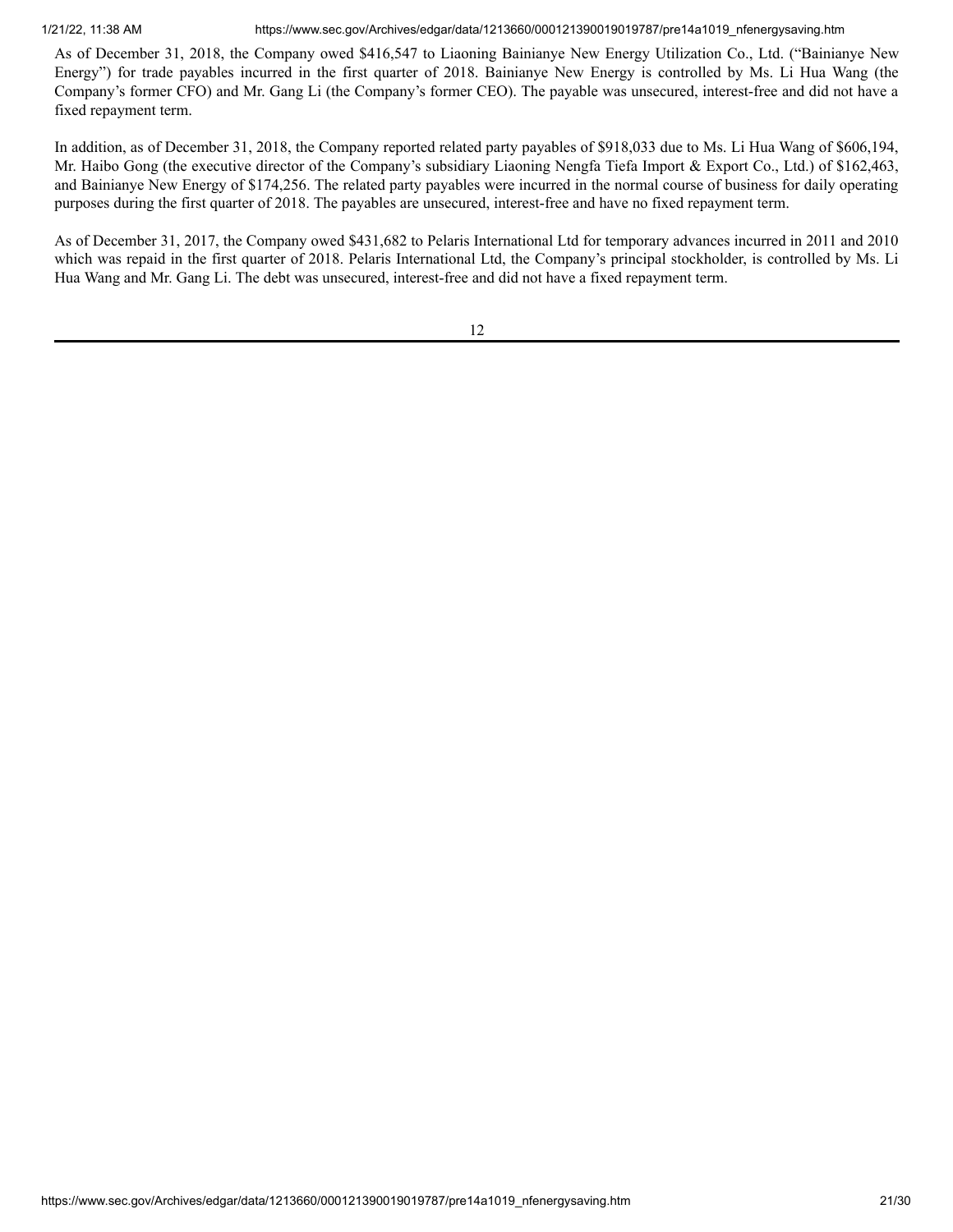# **SECTION 16(A) BENEFICIAL OWNERSHIP REPORTING COMPLIANCE**

<span id="page-21-0"></span>Section 16(a) of the Securities Exchange Act of 1934, as amended, requires our executive officers and directors, and persons who beneficially own more than 10% of a registered class of our equity securities to file with the Securities and Exchange Commission initial statements of beneficial ownership, reports of changes in ownership and annual reports concerning their ownership of our common shares and other equity securities, on Forms 3, 4 and 5 respectively. Executive officers, directors and greater than 10% stockholders are required by the Securities and Exchange Commission regulations to furnish us with copies of all Section 16(a) reports they file. Based on our review of the copies of such forms received by us, or written representations that no other reports were required, and to the best of our knowledge, Tingting Zhang, Tiewei Song, Ju Li, Fengsheng Tan and Changqing Yan have not filed Forms 3 with the SEC in a timely manner.

# **REPORT OF THE AUDIT COMMITTEE OF THE BOARD OF DIRECTORS\***

The Audit Committee oversees the Company's financial reporting process on behalf of the Board of Directors. Management has the primary responsibility for the financial statements and the reporting process, including the systems of internal control over financial reporting and disclosure controls and procedures. In fulfilling its oversight responsibilities, the Audit Committee reviewed the audited financial statements included in the Company's Annual Report on Form 10-K for the year ended December 31, 2018, as amended, with management, including a discussion of the quality, not just the acceptability, of the accounting principles, the reasonableness of significant judgments, and the clarity of disclosures in the financial statements.

The Audit Committee is responsible for reviewing, approving and managing the engagement of the Company's independent registered public accounting firm, including the scope, extent and procedures of the annual audit and compensation to be paid therefore, and all other matters the audit committee deems appropriate, including the Company's independent registered public accounting firm's accountability to the Board of Directors and the Audit Committee. The Audit Committee reviewed with the Company's independent registered public accounting firm, which is responsible for expressing an opinion on the conformity of audited financial statements with generally accepted accounting principles, its judgment as to the quality, not just the acceptability, of the Company's accounting principles and such other matters as are required to be discussed with the audit committee under auditing standards generally accepted in the United States, including those described in Statement on Auditing Standards No. 61, as amended, "Communication with Audit Committees," and discussed and reviewed the results of the Company's independent registered public accounting firm's examination of the financial statements. In addition, the Audit Committee discussed with the Company's independent registered public accounting firm the independent registered public accounting firm's independence from management and the Company, including the matters in the written disclosures and the letter regarding its independence as required by the applicable requirements of the Public Company Oversight Board regarding the independent accountant's communications with the audit committee concerning independence. The Audit Committee also considered whether the provision of any non-audit services was compatible with maintaining the independent registered public accounting firm's independence.

The Audit Committee discussed with the Company's independent registered public accounting firm the overall scope and plans for its audits, and received from them written disclosures and letter regarding their independence. The Audit Committee meets with the Company's independent registered public accounting firm, with and without management present, to discuss the results of its examinations and the overall quality of the Company's financial reporting. The Audit Committee held one meeting during the fiscal year ended December 31, 2018.

In reliance on the reviews and discussions referred to above, the Audit Committee recommended to the Board of Directors (and the Board of Directors approved) that the audited financial statements be included in the Company's Annual Report on Form 10-K for the year ended December 31, 2018 for filing with the Securities and Exchange Commission. The audit committee retained HHC, LLP as the Company's independent registered public accounting firm for the fiscal year ending December 31, 2019.

Audit Committee: Mia Kuang Ching Changquing Yan Fengsheng Tan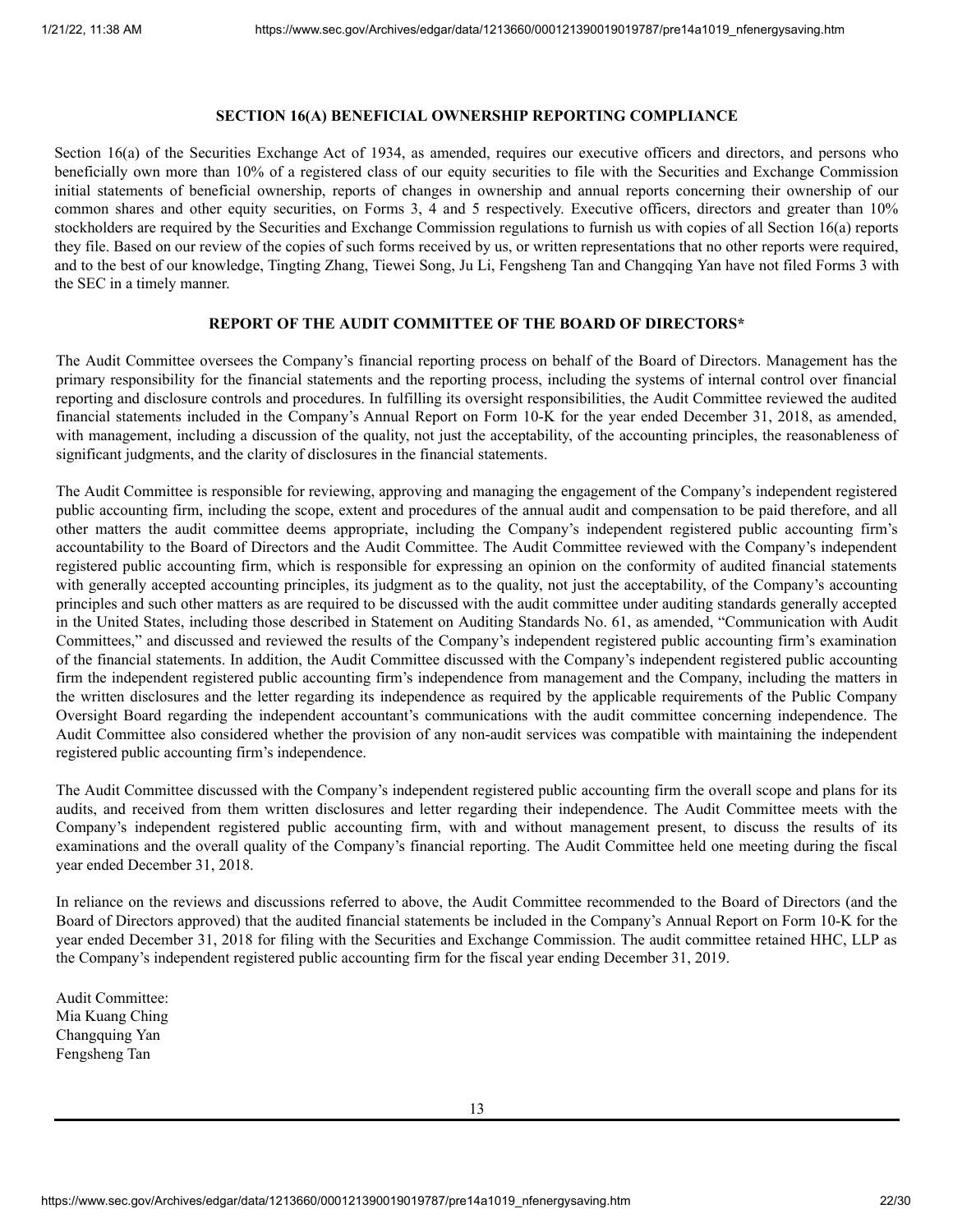# <span id="page-22-0"></span>**PROPOSAL TWO—APPROVAL OF AMENDMENT TO CERTIFICATE OF INCORPORATION TO CHANGE THE COMPANY'S NAME**

# **Background**

We intend to shift our focus from the energy sector to the pharmaceutical and healthcare business in 2019, so that our business will be mainly in the sale of medicines and other health-related commodities through the development of a marketing network. Through the expansion of pharmacy stores, acquisitions of businesses in the medical industry and franchise development, we intend to continue to build core competencies such as specialized services. We also intend to build up a professional team to take advantage of the market and investment opportunities in China.

As part of and the first step in our expansion and shift of focus from the energy sector to the pharmacy business, we entered into a stock purchase agreement to acquire Boqi Zhengji Pharmacy Chain Co., Ltd. in China. This transaction is anticipated to close during the fourth quarter of 2019.

The Board believes that the Company's current name NF Energy Saving Corporation, does not accurately reflect the Company's new focus, and a new company name that expresses what we envision ourselves to be and where we plan to compete and strive in the future is advisable.

# **Text of the Proposed Charter Amendment**

We propose to amend Section 1 of our Certificate of Incorporation so that it would state in its entirety as follows:

FIRST. The name of this corporation shall be:

BOQI International Medical Inc.

## **Purpose of the Proposed Charter Amendment**

The Board believes that it is advisable and it is in the best interests of our Company and our stockholders that the Company's name be changed to BOQI International Medical Inc., to accurately reflect the new focus of the Company and better express what we envision ourselves to be and where we plan to compete and strive in the future.

# **Timing of the Proposed Charter Amendment**

If the proposed Charter Amendment is approved by our stockholders, it will become effective immediately upon the filing of a Certificate of Amendment to our Certificate of Incorporation with the Secretary of State of the State of Delaware, which we expect to file promptly after the Annual Meeting. If the proposed Charter Amendment is not approved by our stockholders, the name of the Company will remain unchanged.

# **Board Recommendation**

The Board unanimously recommends that our stockholders vote "FOR" approval of the amendment to our Certificate of Incorporation to change the Company's name to BOQI International Medical Inc.

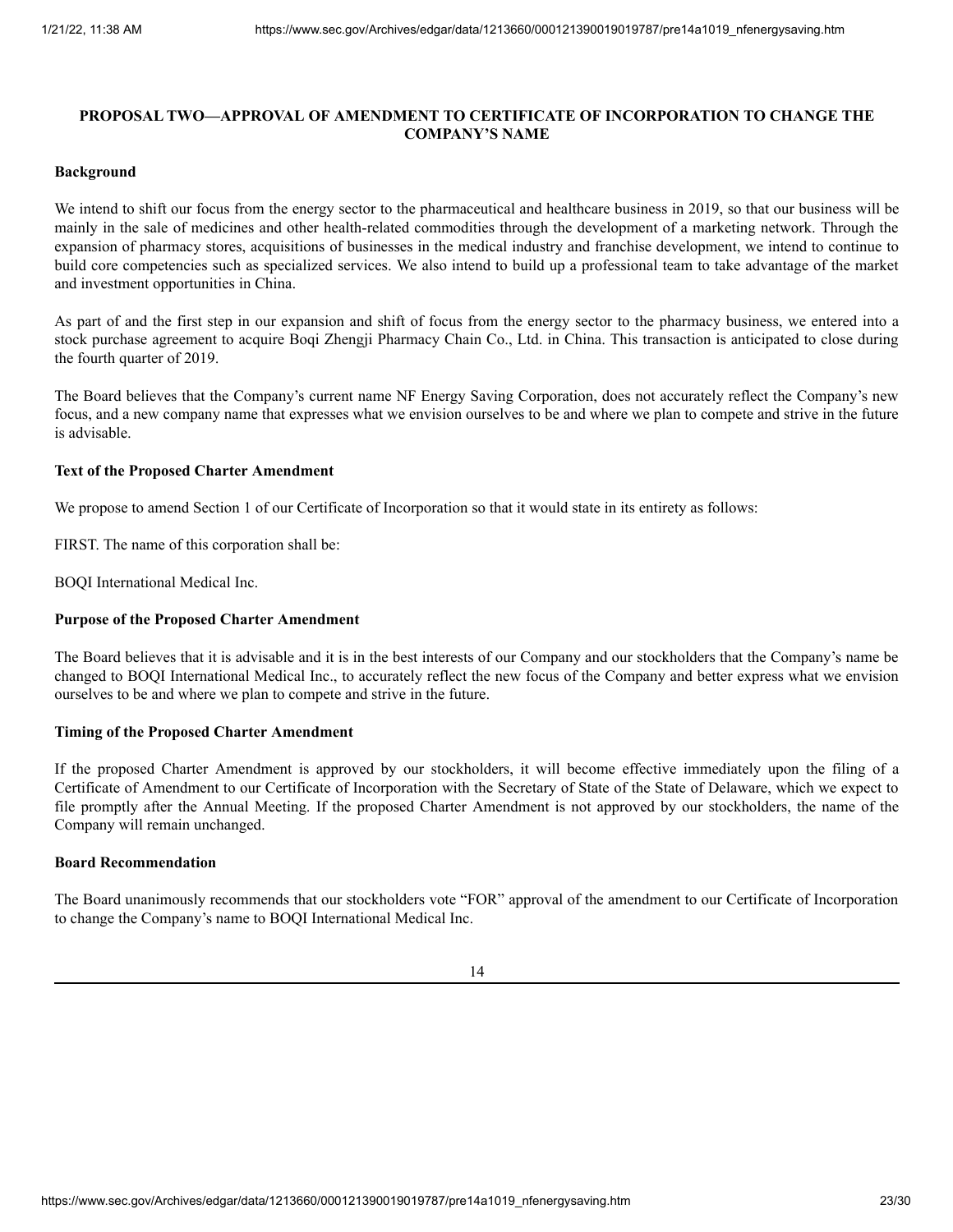# **PROPOSAL THREE—ADVISORY VOTE ON EXECUTIVE COMPENSATION**

## <span id="page-23-0"></span>**Background**

The Board is providing our stockholders with an advisory vote on our executive compensation pursuant to the Dodd-Frank Wall Street Consumer Protection Act ("Dodd-Frank Act") and Section 14A of the Securities Exchange Act of 1934, as amended. This advisory vote, commonly known as a say-on-pay vote, is a non-binding vote on the compensation paid to our named executive officers as set forth in this proxy statement.

We did not provide any compensation to our executive officers for the years ended December 31, 2017 or 2018. We only compensated one director as indicated above.

This advisory vote on executive compensation, commonly referred to as a "say-on-pay" advisory vote, is not binding on our Board of Directors. However, the Board of Directors will take into account the result of the vote when determining future executive compensation arrangements.

At our 2016 Annual Meeting of Stockholders, our stockholders had the opportunity to vote on an advisory say-on-pay proposal. Votes cast were in favor of our say-on-pay proposal.

# **Proposed Resolution**

The Board recommends that our stockholders vote in favor of the say-on-pay vote as set forth in the following resolution:

RESOLVED, that our stockholders approve, on an advisory basis, the determination not to compensate our named executive officers in 2018".

Stockholders are not voting to approve or disapprove the Board's recommendation. As this is an advisory vote, the outcome of the vote is not binding on us with respect to future executive compensation decisions, including those relating to our named executive officers, or otherwise. The Compensation Committee and Board expect to take into account the outcome of the vote when considering future executive compensation decisions.

# **Next Say-On-Pay Vote**

Pursuant to Proposal Four—Advisory Vote on the Frequency of Future Advisory Votes on Executive Compensation, and assuming our stockholders agree with the Board's recommendation for an annual say-on-pay vote, the next say-on-pay vote is anticipated to occur at our 2020 Annual Meeting of Stockholders.

# **Board Recommendation**

The Board unanimously recommends that our stockholders vote "FOR" approval, on an advisory basis, of our executive compensation, or say-on-pay vote.

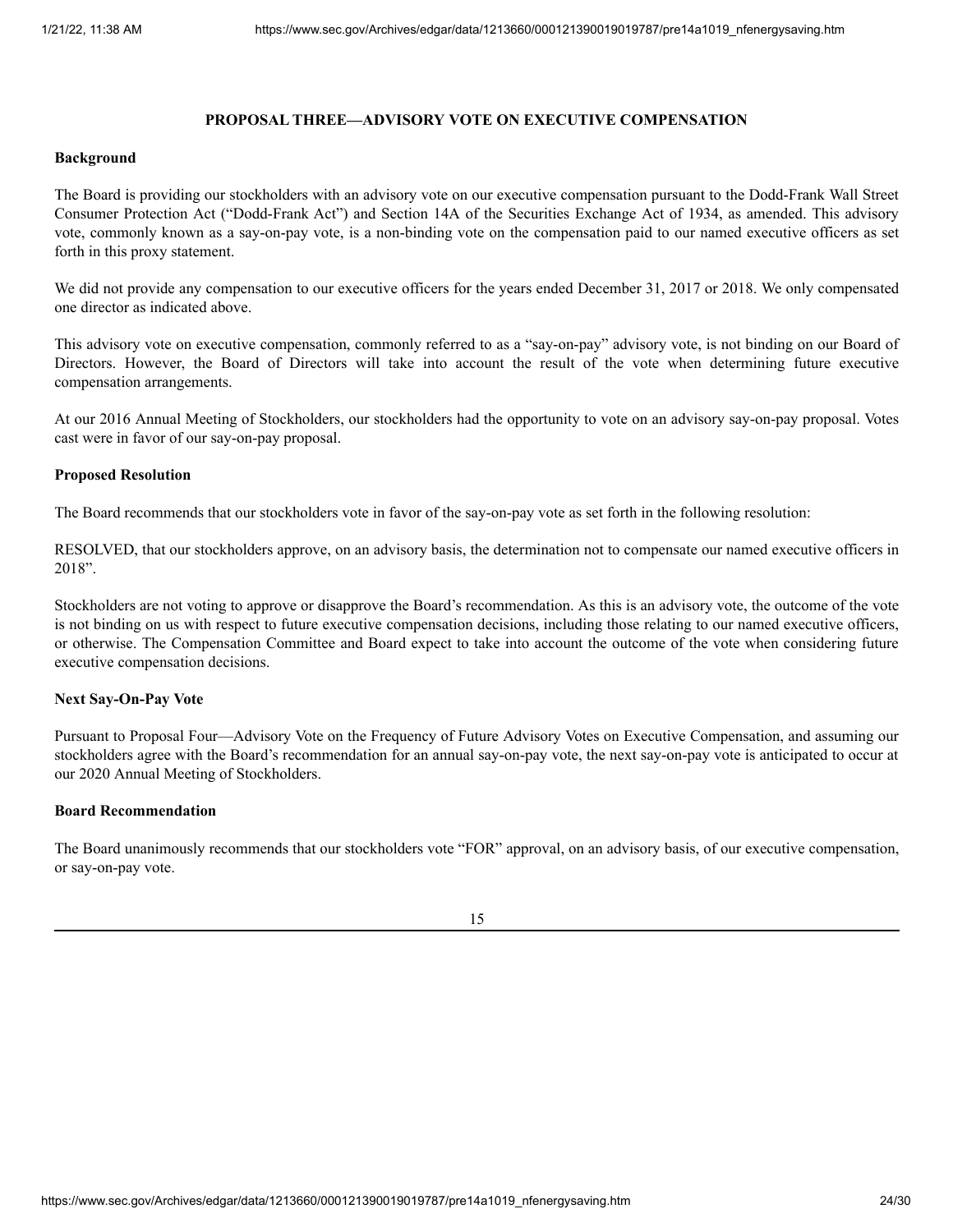# **PROPOSAL FOUR—ADVISORY VOTE ON THE FREQUENCY OF FUTURE ADVISORY VOTES ON EXECUTIVE COMPENSATION**

# <span id="page-24-0"></span>**Background**

The Board is providing our stockholders with an advisory vote on the frequency of future advisory votes on executive compensation, or say-on-pay votes, such as that provided for in Proposal Three—Advisory Vote on Executive Compensation. This non-binding advisory vote is required to be conducted every six years under Section 14A of the Securities Exchange Act of 1934, as amended, pursuant to the Dodd-Frank Act. Our last frequency of say-on-pay vote was held at our 2013 Annual Meeting of Stockholders, at which stockholders voted in favor of a triennial say-on-pay vote. The next required advisory vote on the frequency of future stockholder advisory votes on executive compensation will occur no later than the 2025 Annual Meeting of Stockholders.

Stockholders may indicate whether they prefer that we hold a say-on-pay vote every one year, two years, or three years, or they may abstain from this vote.

# **Reasons for an Annual Say-on-Pay Vote Recommendation**

After careful consideration, the Board, upon recommendation of the Compensation Committee, has determined that holding a say-onpay vote on an annual basis is the best approach for our stockholders at this time, and recommends that stockholders vote for future advisory votes on executive compensation to occur every one year. While our executive compensation program is designed to promote a long-term connection between pay and performance, the Board recognizes that executive compensation decisions are made annually and that an annual say-on-pay vote would:

- Align with our annual review of core elements of our executive compensation program;
- Allow stockholders to provide timely, direct input on our executive compensation philosophy, policies, and practices as disclosed in our proxy statement each year; and
- Be consistent with our practice of seeking input and engaging in dialogue with our stockholders on corporate governance matters and our executive compensation philosophy, policies, and practices. Currently, we do not pay executive compensation and because of the transition of the Company and possible changes, we feel that holding the vote every year is the best course of action.

Stockholders are not voting to approve or disapprove the Board's recommendation. Instead, stockholders may indicate their preference regarding the frequency of future say-on-pay votes by selecting every one year, two years, or three years. Stockholders that do not have a preference regarding the frequency of future say-on-pay votes may abstain from voting on the proposal.

The option of every one year, two years, or three years that receives the highest number of votes cast by our stockholders will reflect the frequency for future say-on-pay votes that has been selected by our stockholders. As this is an advisory vote, the outcome of the vote is not binding on us, and the Compensation Committee and the Board may decide that it is in the best interests of our stockholders to hold a say-on-pay vote more or less frequently than the preference receiving the highest number of votes of our stockholders. However, the Compensation Committee and the Board value the opinions expressed by our stockholders in their vote on this proposal and expect to take into account the outcome of this vote when considering the frequency of future advisory votes on executive compensation.

# **Board Recommendation**

The Board unanimously recommends that our stockholders vote for a frequency of every "ONE YEAR," on an advisory basis, for future advisory votes on executive compensation, or say-on-pay votes.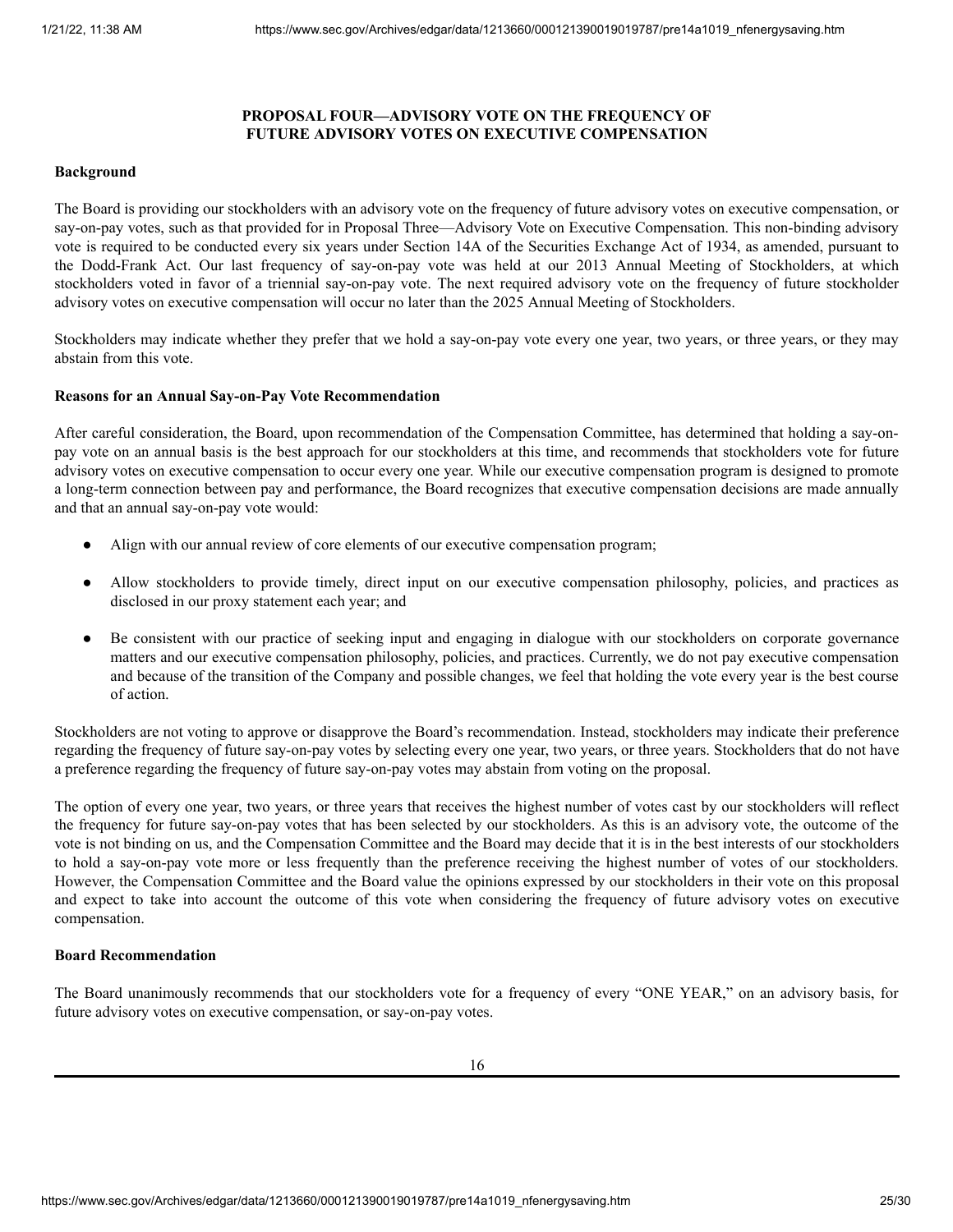# **PROPOSAL FIVE**

# **RATIFICATION OF SELECTION OF INDEPENDENT REGISTERED PUBLIC ACCOUNTING FIRM**

<span id="page-25-0"></span>The Audit Committee of the Board of Directors has selected HHC, LLP as the Company's independent registered public accounting firm for the fiscal year ending December 31, 2018. Representatives of HHC, LLP are expected to be present at the Annual Meeting and will be available to respond to appropriate questions.

Stockholder ratification of the selection of HHC, LLP as the Company's independent registered public accounting firm is not required by the Company's Bylaws or otherwise. However, the Board of Directors, on behalf of the Audit Committee, is submitting the selection of HHC, LLP to the stockholders for ratification as a matter of good corporate practice. If the stockholders fail to ratify the selection, the Audit Committee will reconsider whether or not to retain that firm. Even if the selection is ratified, the Audit Committee in its discretion may direct the appointment of different independent registered public accounting firm at any time during the year if they determine that such a change would be in the best interests of the Company and its stockholders.

*Vote Required.* The affirmative vote of a majority of the shares of Common Stock present, whether in person or represented by proxy, and entitled to vote at the Annual Meeting is required to ratify the selection of HHC, LLP. Unless otherwise indicated, properly executed proxies will be voted in favor of this Proposal Five.

# *THE BOARD OF DIRECTORS RECOMMENDS A VOTE "FOR" PROPOSAL FIVE*

# **Principal Accountant Fees**

The following table represents the aggregate fees billed for professional audit services rendered by our independent auditor, HKCMCPA Company Limited ("HKCMCPA") for their audit of our annual financial statements during the year ended December 31, 2017, and our independent auditor, HHC LLP ("LLP") for their audit of our annual financial statements during the year ended December 31, 2018.

Audit fees and other fees of auditors are listed as follows:

| <b>Year Ended December 31</b>      | 2018<br>(HHC) | 2017<br>(HKCMCPA) |
|------------------------------------|---------------|-------------------|
| <b>Audit Fees</b>                  | 139.500       | 74,500            |
| <b>Audit-Related Fees</b>          |               |                   |
| Tax Fees                           |               |                   |
| All Other Fees                     |               |                   |
| Total Accounting Fees and Services | 139.500       | 74,500            |

Audit Fees. These are fees for professional services for the audit of the Company's annual financial statements, and for the review of the financial statements included in the Company's filings on Form 10-Q, and for services that are normally provided in connection with statutory and regulatory filings or engagements. The amount of \$120,000 shown for HHC in 2018 related to the audit of the Company's annual financial statements for the fiscal year ended December 31, 2018. The amount of \$19,500shown for HKCMCPA in 2018 related to the review of the financial statements included in the Company's filings on Form 10-Q for the first, second and third quarters of 2018. The amount of \$74,500 shown for HKCMCPA in 2017 related to (i) the audit of the Company's annual financial statements for the fiscal year ended December 31, 2017, and (ii) the review of the financial statements included in the Company's filings on Form 10-Q for the first, second and third quarters of 2017.

Audit-Related Fees. These are fees for the assurance and related services reasonably related to the performance of the audit or the review of the Company's financial statements. There were no audit-related fees billed during the years ended December 31, 2018 or 2017.

Tax Fees. These are fees for professional services with respect to tax compliance, tax advice, and tax planning. There were no tax fees billed during the years ended December 31, 2018 or 2017.

All Other Fees. These are fees for permissible work that does not fall within any of the other fee categories, i.e. Audit Fees, Audit-Related Fees, Tax Fees and allowable working costs. There were no other fees billed during the years ended December 31, 2018 or 2017.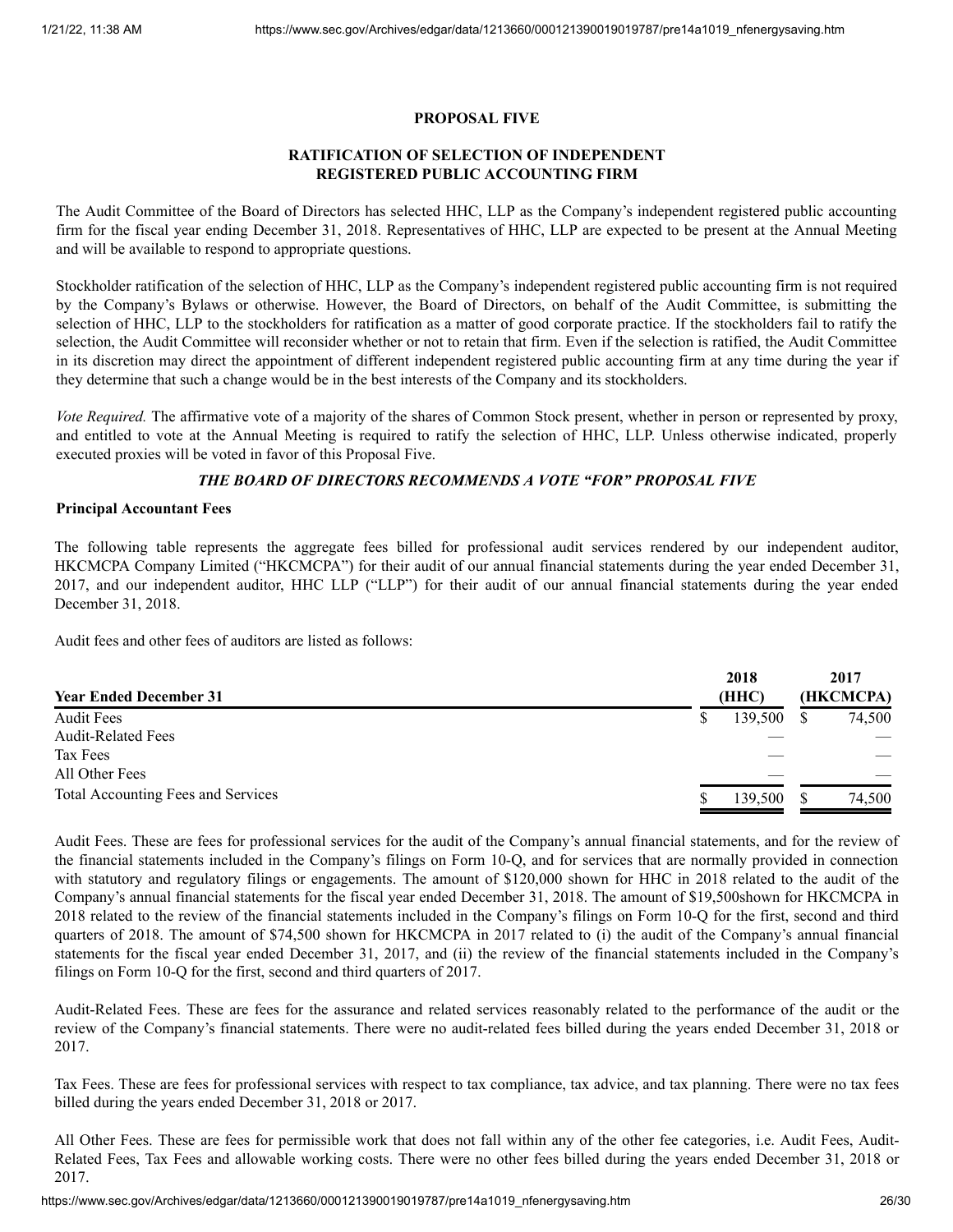Pre-Approval Policy and Procedures for Audit and Non-Audit Services

The audit committee has the sole and direct responsibility for appointing, evaluating and retaining our independent registered public accounting firm and overseeing their work. All audit services to be provided to us and all non-audit services, other than de minims nonaudit services, to be provided to us by our independent auditors must be approved in advance by our audit committee.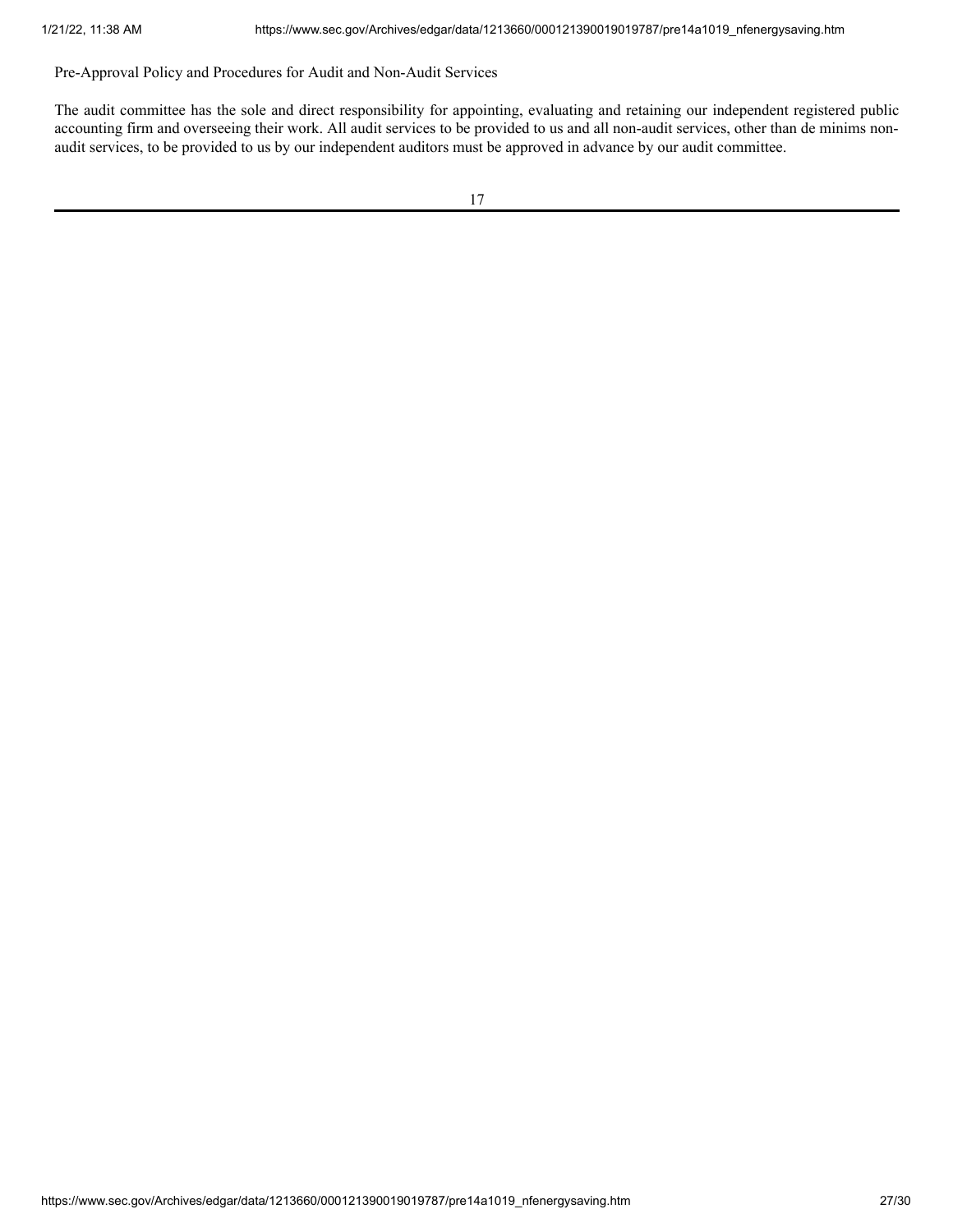#### **ADDITIONAL INFORMATION**

#### <span id="page-27-0"></span>**Stockholder Proposals and Director Nominations**

Proposals by stockholders that are submitted for inclusion in our proxy statement for our 2020 Annual Meeting of Stockholders must follow the procedures set forth in Rule 14a-8 under the Securities Exchange Act of 1934, as amended, and our Second Amended and Restated Bylaws. To be timely under Rule 14a-8, stockholder proposals must be received by our Corporate Secretary at NF ENERGY SAVING CORPORATION's offices. However, if the date of the 2020 Annual Meeting is changed by more than 30 days from the first anniversary of the date of the 2019 Annual Meeting, the deadline will instead be a reasonable time before we begin to print and mail the proxy statement for the 2020 Annual Meeting.

Stockholder proposals and nominations may not be brought before the 2020 Annual Meeting unless, among other things, the stockholder's submission contains certain information concerning the proposal or the nominee, as the case may be, and other information specified in the Company's Bylaws, and the stockholder's submission is received by us no earlier than the close of business on May 23, 2020 and no later than June 22, 2020. However, if the date of the 2020 Annual Meeting is changed by more than 30 days before or more than 70 days after the first anniversary of the date of the 2019 Annual Meeting, notice by the stockholder must be delivered not earlier than the close of business on the 120th day prior to the 2020 Annual Meeting and not later than the close of business on the later of the 90th day prior to the 2020 Annual Meeting or the 10th day following the day on which public announcement of the date of the 2020 Annual Meeting is first made by the Company. Proposals or nominations not meeting these requirements will not be entertained at the 2020 Annual Meeting.

Stockholders recommending candidates for consideration by the Board must provide the candidate's name, biographical data, and qualifications. Any such recommendation should be accompanied by a written statement from the individual of his or her consent to be named as a candidate and, if nominated and elected, to serve as a director. These requirements are separate from, and in addition to, the SEC's requirements that a stockholder must meet in order to have a stockholder proposal included in the proxy statement.

#### **Householding Information**

The SEC has adopted rules that permit companies and intermediaries (such as banks and brokers) to satisfy the delivery requirements for proxy statements and annual reports with respect to two or more stockholders sharing the same address by delivering a single proxy statement addressed to those stockholders. This delivery method is referred to as "householding" and can result in cost savings for us. To take advantage of this opportunity, we may deliver a single proxy statement to multiple stockholders who share an address. We will deliver upon oral or written request a separate copy of our proxy statement to any stockholder of a shared address to which a single copy of our proxy statement was delivered. If you prefer to receive separate copies of our proxy statement, either now or in the future, or if you currently are a stockholder sharing an address with another stockholder and wish to receive only one copy of future proxy statements for your household, please call us or send your request in writing to us.

#### **Copies of 2018 Annual Report**

# Our Annual Report on Form 10-K for the fiscal year ended December 31, 2018, as amended, is being sent along with this proxy **statement. The 2018 Annual Report is also available on our website.**

**Your vote is important.** Please promptly vote your shares of our common stock by completing, signing, dating, and returning your proxy card or by Internet or telephone voting as described on your proxy card.

#### **By Order of the Board of Directors**

Tiewei Song *Chief Executive Of icer*

, 2019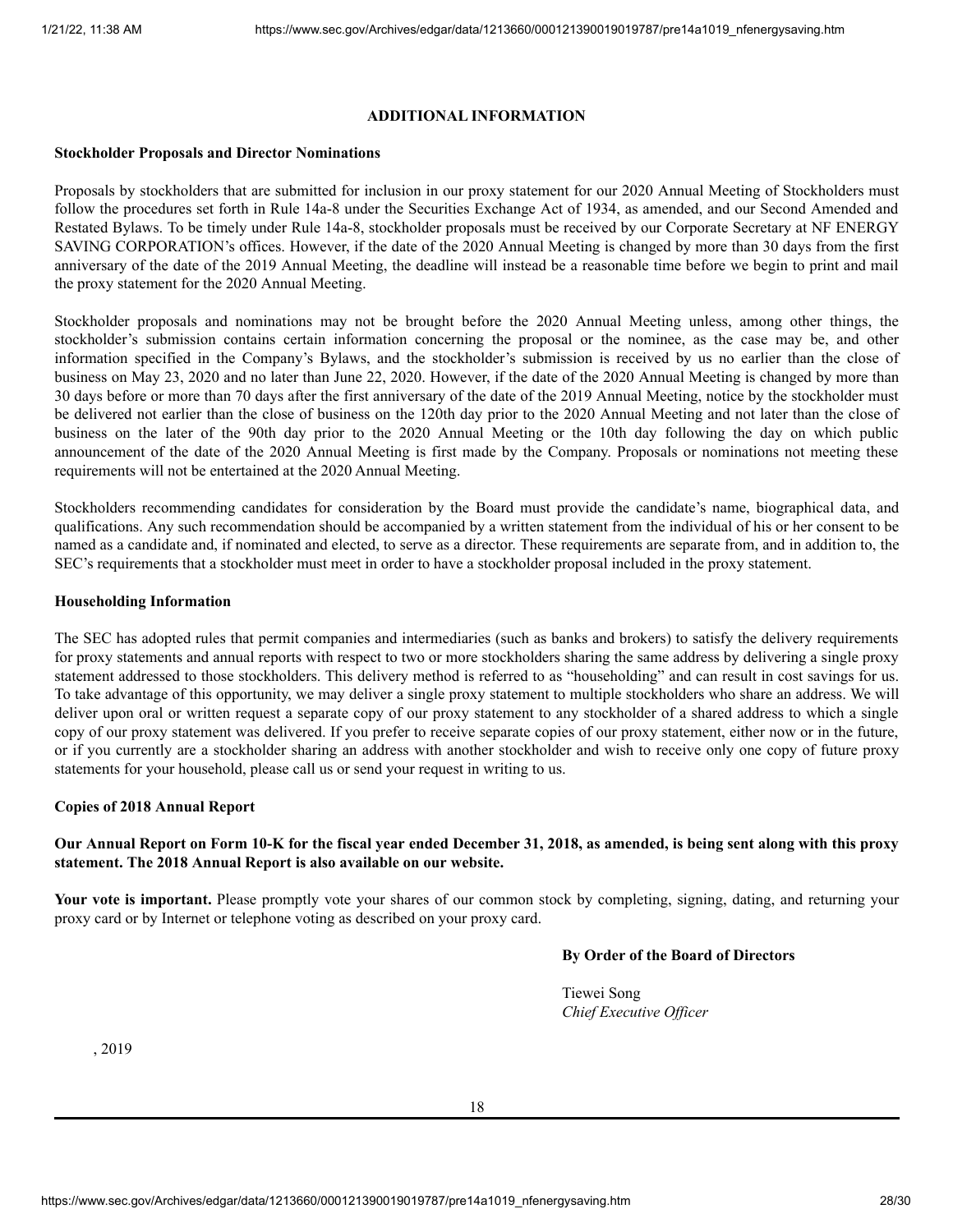# **NF ENERGY SAVING CORPORATION PROXY CARD 2019 ANNUAL MEETING OF STOCKHOLDERS TO BE HELD ON NOVEMBER [ ], 2019 THIS PROXY IS SOLICITED ON BEHALF OF THE BOARD OF DIRECTORS**

The undersigned hereby appoints Mr. Tiewei Song, as attorney and proxy of the undersigned, with full power of substitution, to vote all shares of common stock of NF Energy Saving Corporation (the "Company") which the undersigned may be entitled to vote at the 2019 Annual Meeting of Stockholders to be held on November [ ], 2019, and at any and all postponements, continuations and adjournments thereof, with all powers that the undersigned would possess if personally present, upon and in respect of the following matters and in accordance with the following instructions, with discretionary authority as to any and all other matters that may properly come before the meeting.

THE BOARD OF DIRECTORS RECOMMENDS A VOTE "FOR" THE ELECTION OF DIRECTORS AND "FOR" PROPOSALS 2, 3 AND 5; AND ONE (1) YEAR FOR PROPOSAL 4.

PLEASE SIGN, DATE AND RETURN PROMPTLY IN THE ENCLOSED ENVELOPE. PLEASE MARK YOUR VOTE IN BLUE OR BLACK INK AS SHOWN HERE  $box$ 

1. The election of seven Directors:

|        |                                         | <b>NOMINEES:</b>        |
|--------|-----------------------------------------|-------------------------|
| $\Box$ | FOR ALL NOMINEES                        | $\Box$ Yongquan Bi      |
|        |                                         | $\Box$ Mia Kuang, Ching |
|        |                                         | $\Box$ Gang Li          |
|        |                                         | $\Box$ Ju Li            |
|        | WITHHOLD AUTHORITY FOR ALL NOMINEES     | $\Box$ Tiewei Song      |
| $\Box$ | FOR ALL EXCEPT (See instructions below) | $\Box$ Fengsheng Tan    |
|        |                                         | $\Box$ Changqing Yan    |

Instruction: To withhold authority to vote for any individual nominee(s), mark "FOR ALL EXCEPT" and fill in the circle next to each nominee you wish to withhold, as shown here:  $\boxtimes$ 

2. To approve an amendment to the company's certificate of incorporation, to change the Company's name to BOQI International Medical Inc.

# ☐ **FOR** ☐ **AGAINST** ☐ **ABSTAIN**

3 To approve, by non-binding vote, the Company's executive compensation:

# ☐ **FOR** ☐ **AGAINST** ☐ **ABSTAIN**

4. To recommend, by non-binding vote, the frequency of advisory votes on executive compensation:

# ☐ **1 YEAR** ☐ **2 YEARS** ☐ **3 YEARS** ☐ **ABSTAIN**

5. To ratify the appointment of HHC, LLC as the independent registered public accounting firm of the Company for the fiscal year ending December 31, 2019:

# ☐ **FOR** ☐ **AGAINST** ☐ **ABSTAIN**